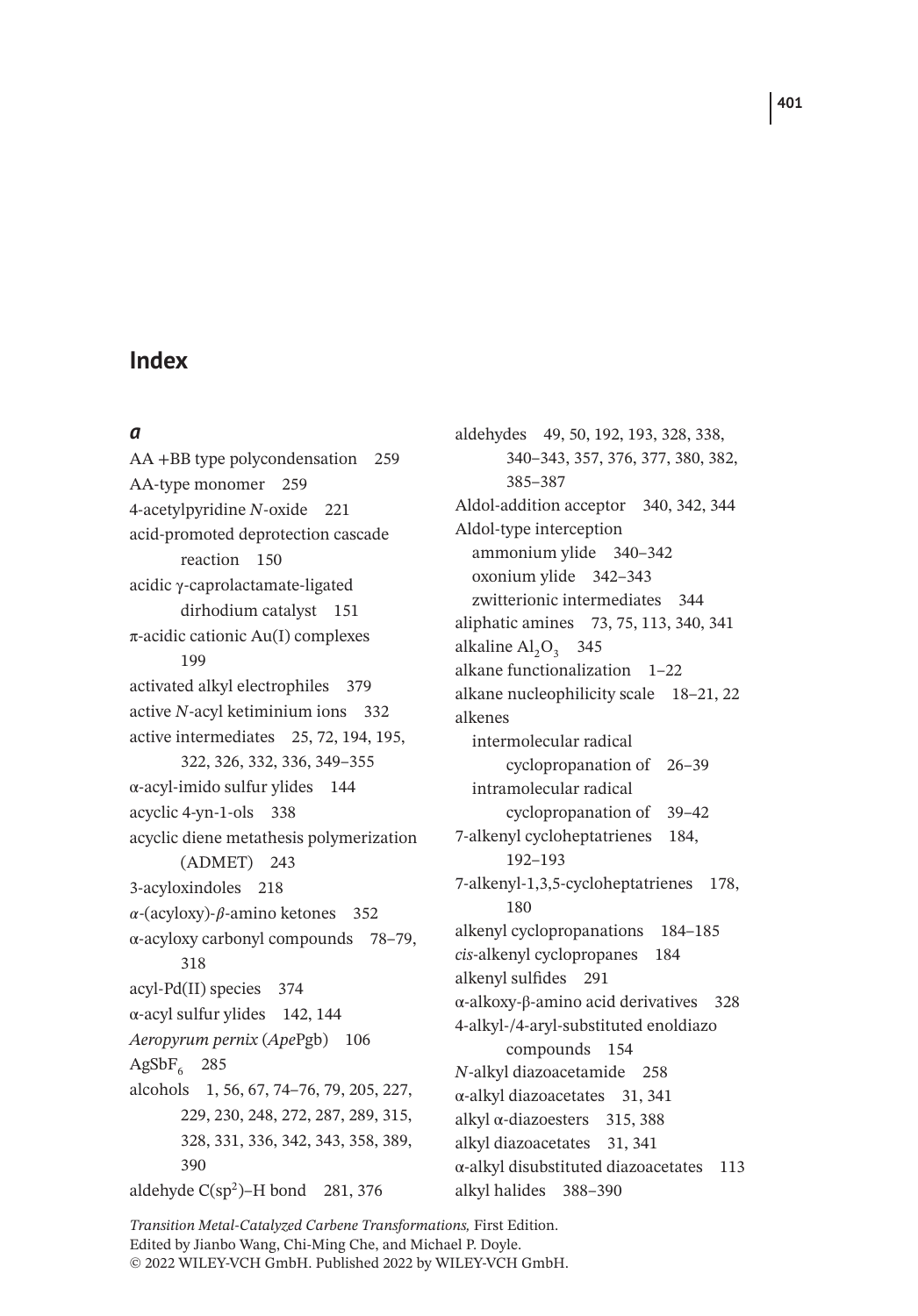alkyl methacrylates 248 alkylidene cyclopropanes 194, 195 8-alkylquinoline *N*-oxides 204, 227 (*Z*)-4-alkyl-substituted enoldiazoacetates 154 alkynals 342 alkyne/*N*-oxide adduct 227 alkynes 170 containing aryl iodides 380 intermolecular radical cyclopropenation of 43–44 1-alkynes 320–321 alkynoate copper intermediates 349 alkynyl diazoacetates 336 alkynyl-containing 3,3-disubstituted oxindole derivatives 353 alkynyl-Fischer carbenes 147 with 2-methylindoles 147 alkynyl-Pd(II) species 382 alkynylamide-substituted α, β-diamino acid derivatives 363–364 alkynylaniline *N*-oxides 217 all-*E* conjugated polyenes 193 allene 187, 194, 375, 385 allene-allenylcyclopropanes 194 allenoate-Cu(I) species 322 allenyl ketones 383 allenyl sulfides 292 allyl and aryl halides 373 allylarenes 391 allyl azides 150 allyl diazoacetate 41, 244 2-allyldihydrothiophen-3-one products 201 allyl ether 205 allyl halides 373, 385 allyl hydrocarbons 391  $\pi$ -allylic palladium species 375 allyl oxonium intermediate 205 π-allylPdCl 251 based initiating systems 253 based system-initiated diazoacetate polymerization 248 based system-initiated polymerization 246–250

initiated polymerization 248 π-allylPdCl/borate-initiated polymerization 249  $\pi$ -allylPdCl/borate (NaBPh<sub>4</sub>) system 247 π-allylPdCl/borate system 250, 255–256  $\pi$ -allylPdCl/NaBPh<sub>4</sub>-initiated polymerization 247, 250  $\pi$ -allyl-Pd(II) species 376, 381  $[\pi$ -allylPd(OAc)]<sub>2</sub>-system 247 allyl silanes 192 allyl sulfides 291 allyl *tert*-butyl carbonate 353, 356 allylic selenides 309 allylic-Pd(II) species 375, 378, 384 allylic/propargylic sulfide 294, 302 allylpalladium(II) 142 alternative precursors 193 amino acetate hydrochlorides 319 amino acid *p*-azidophenylalanine (AzF) 124 amino acid-derived chiral ligands 300 1,2-amino alcohol 340 3-amino-2-cyclopentenone derivatives 150 3-amino-2-cyclopentenone skeleton 150 α-amino ester derivatives 345 α-amino-β-hydroxy acid derivatives 338 α-amino-β-hydroxyl carbonyl compounds 340 β-amino-α-alkoxyl acid derivatives 338 *syn*-β-amino-α-alkoxyl acid derivatives 331 β-amino-α-hydroxyesters 331 α-aminomethylation 336 α-aminomethyl ether 332 α-amino-δ-oxo pentanoic acid derivatives 345 2-aminophenol 328 *ortho*-aminophenyl imine 328 ammonia 340, 341 ammonium formate 358, 378 ammonium ylide Aldol-type interception 340–344 Mannich-type interception 327–340 Michael-type interception 345–349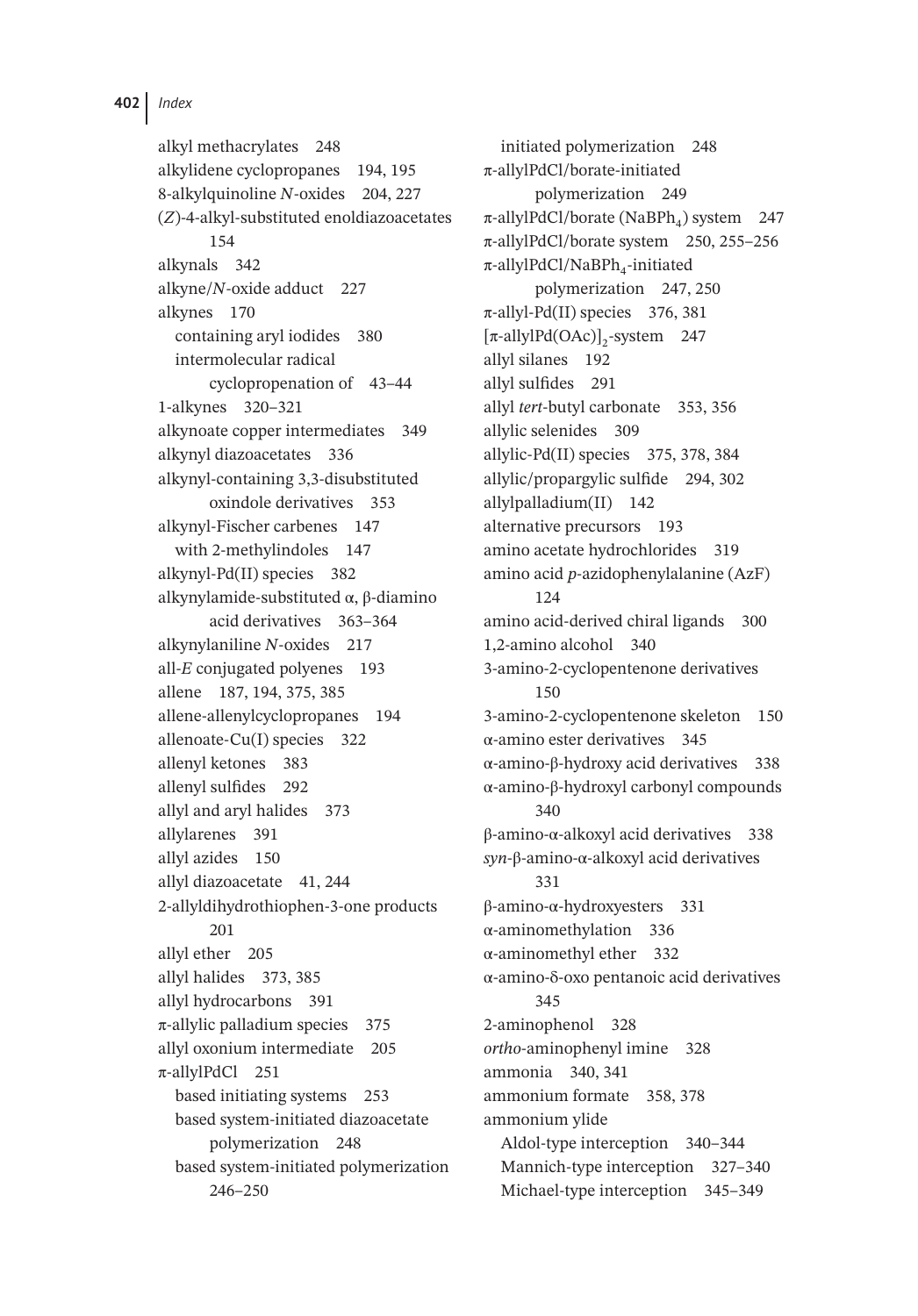angularly fused tricyclic cyclopropanes 221 anilines 68, 70, 113, 315, 328, 339, 341, 342, 345, 355, 384 *p*-anisaldehyde 342 *o*-anisidine 340, 341 anisole/anisole- $d<sub>5</sub>$  280 anthracene 278 [4+2] annulation 236 [4+1]-annulation reaction 345, 394–395 *Ape*Pgb W59A Y60G F145W 107 apo heme proteins 118 arene  $C(sp^2)$ –H bonds 281 ArM (Mb-NMH) 127 aromatic aldehydes 340, 342 aromatic alkyne 107, 109 aromatic amines 71–73, 345 artificial metalloproteins (ArMs) 99, 118–125 aryl bromides 375, 376, 378 aryl carbenes 84, 85, 173, 176, 183 aryl chromium(0) complexes 384 7-aryl-1,3,5-cycloheptatriene unit 177, 183, 185, 190 aryl cyclopropanations 183–184 aryl diazoacetates 258, 322, 328, 343, 345, 363 α-aryl diazoacetates 322 α-(aryl)diazo esters 310 α-(aryl)diazo pyrazoleamides 310 aryl enynone 218 aryl gold(I) carbenes 174, 183, 187, 190, 191 *N*-aryl glycine esters 332 aryl halides 373, 377, 378, 379, 381, 382 *N*-aryl-imido sulfur ylides 142, 144 aryl iodides 373, 374, 380, 381, 384 β-aryl isoserine derivatives 331–332 2-aryl-1-naphthols 291 7-aryl norcaradienes 174 aryl substituted amino acetates 319 2-aryl substituted chromenes 381 aryl sulfoxides 202 aryl-linked 1,6-enynes 173 aryl-Pd(II) species 373, 384

aryl-Rh(I) intermediate 388 aryl-Rh(I) species 389 aryl-Rh(III) species 393 aryl-terminated ynamides 215  $\alpha$ -arylthio ester product 215 aryl/vinyl boronic acids 382 aryl/vinyl substituted α-diazo pyrazoleamides 308, 310 arylalkynes 227, 231 arylamines 327, 341, 357 arylboronates 388 aryldiazoacetates 12, 14, 345, 349 aryldiazoalkanes 306 aryliodide 375 arylsiloxanes 388, 389 arylsulfonylprolinate ligated dirhodium(II) carboxylates 147, 148 arylthioketene intermediate 215 α-aryl α,β-unsaturated carbonyl compounds 373 asymmetric catalytic [2,3]-sigmatropic rearrangements 310 asymmetric counter-anion-directed aminomethylation reaction 332 asymmetric cyclopropanation with diazosulfones 32, 34 with succinimidyl diazoacetates 31, 34 asymmetric Doyle–Kirmse reaction 302, 303, 308–310 asymmetric induction model 308, 309, 312 asymmetric intermolecular QC C(sp2)–H insertion reactions 283 asymmetric metal-catalyzed [3+2]-cycloaddition reactions 157 asymmetric multicomponent reactions (AMCRs) 320 Au(I)-catalyzed [3+2]-cyclization 150 Au(I)-QC intermediates 292 Au[*<sup>t</sup>* BuXPhos]Cl 161 axial heme-ligating residue 102 axially chiral biaryls 281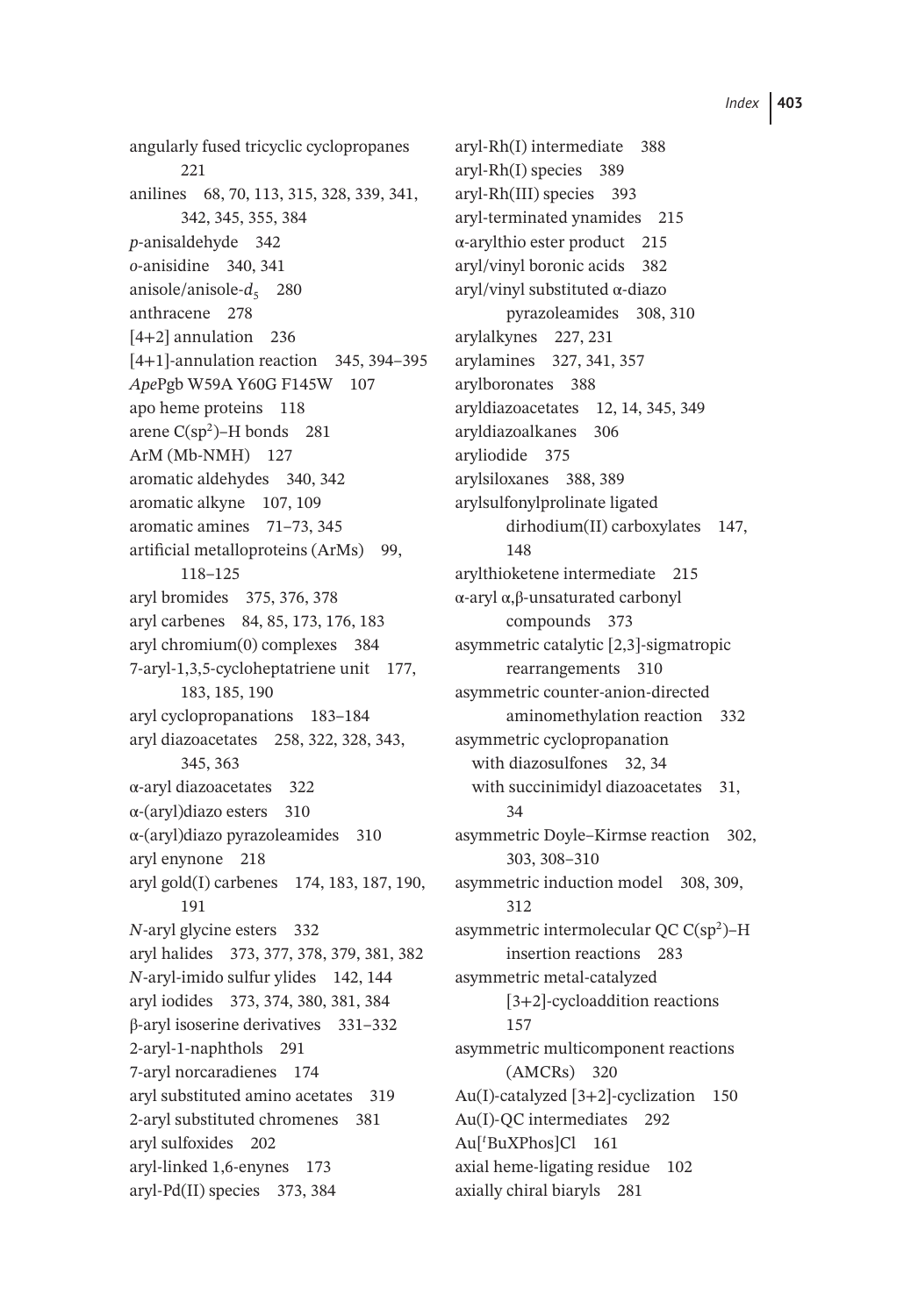axially chiral trisubstituted allenes 386 *aza*-Michael addition/ylide generation/intramolecular aldol addition 345 *aza*-Michael-and *aza*-Mannich-type addition 357 azepan-4-ones 236 azepines 158, 231, 232 azetidin-3-ones 213 azetidine-2,3-diones 342 azetines 143, 144 azides 145, 150, 387 azodicarboxylates 328, 349, 352 1,3-azoles 391–392 azomethine imines 157

## *b*

*Bacillus megaterium* 96 BB-type monomer 259 benzamides 281, 394, 395 benzene 90, 117, 170–172, 174, 177, 183, 184, 194, 201, 217, 218, 224, 273, 277 benzene-coordinated gold(I) carbene 177 benzene-fused 1,5-enynes 218 benzene-fused azepinones 217 benzhydryl acetylene derivatives 381–382 (benzo)furans 281 benzo-fused norcaradiene 174, 183, 193 benzocyclobutenols 389 benzofurans 106, 277 benzophenone imine 319, 320 benzopyrylium ions 344 *p*-benzoquinone (BQ) 373 (benzo)thiophenes 281 α-benzoyloxy propargylic esters 353 benzyl alcohols 343, 362 benzyl bromides 372, 383, 384 benzyl halides 291, 372, 373, 387 benzyl-ether-type dendron-containing diazoacetates 250 benzyl-Pd(II) species 372, 373, 376, 382, 383

benzylamine 113, 357 benzylic stereocenters 312 benzylidene-ruthenium metallocarbene 144 B–H bond insertion reaction chiral Cu catalysts 88–89 chiral rhodium catalysts 89 enzymes 89–90 biaryl bromides 376 biaryl products 275, 278, 280, 281 bicyclic cyclopropanones 221 bicyclic diazines 156 bicyclic pyrazolines 157 bicyclo[1.1.0]butanes 107–108 bicyclo[3.1.0]hex-3-en-2-ones 218 bicyclobutane synthesis 107–108 bicyclobutanes 107–108 *P,N*-bidentate ligand 208, 236 *P,N*-bidentate ligand Mor-DalPhos 208 *P,N*-bidentate ones 208 bidentate phosphine ligand 215, 251 *P,S*-bidentate phosphine ligand 215 binaphthyl-substituted Cp ligands 281 binuclear (*R*)-(DTBM)Segphos(AuCl)<sub>2</sub> catalysts 149 bioactive molecules 184, 185, 362–364 biocatalytic carbene transfer 99, 128 biocatalytic carbene X–H insertion 113–118 biocatalytic cyclopropanation 102, 104 biotinylated dirhodium tetracarboxylate 125 3,3′ -bioxindole derivatives 344 biphenyl ynone 218 biscyclopropane 174 bis(diazoacetate)s 264, 266 bis(diazocarbonyl) compounds 243, 259–266  $bis(α-diazo-1,3-dicarbonyl)$  compound 262 bis(diazoketone) 259, 261–263 2,4-bis(diazo)-1,2,3,4 tetrahydronaphthalene-1,3-dione 288 3,3′ -bisindoles 358, 363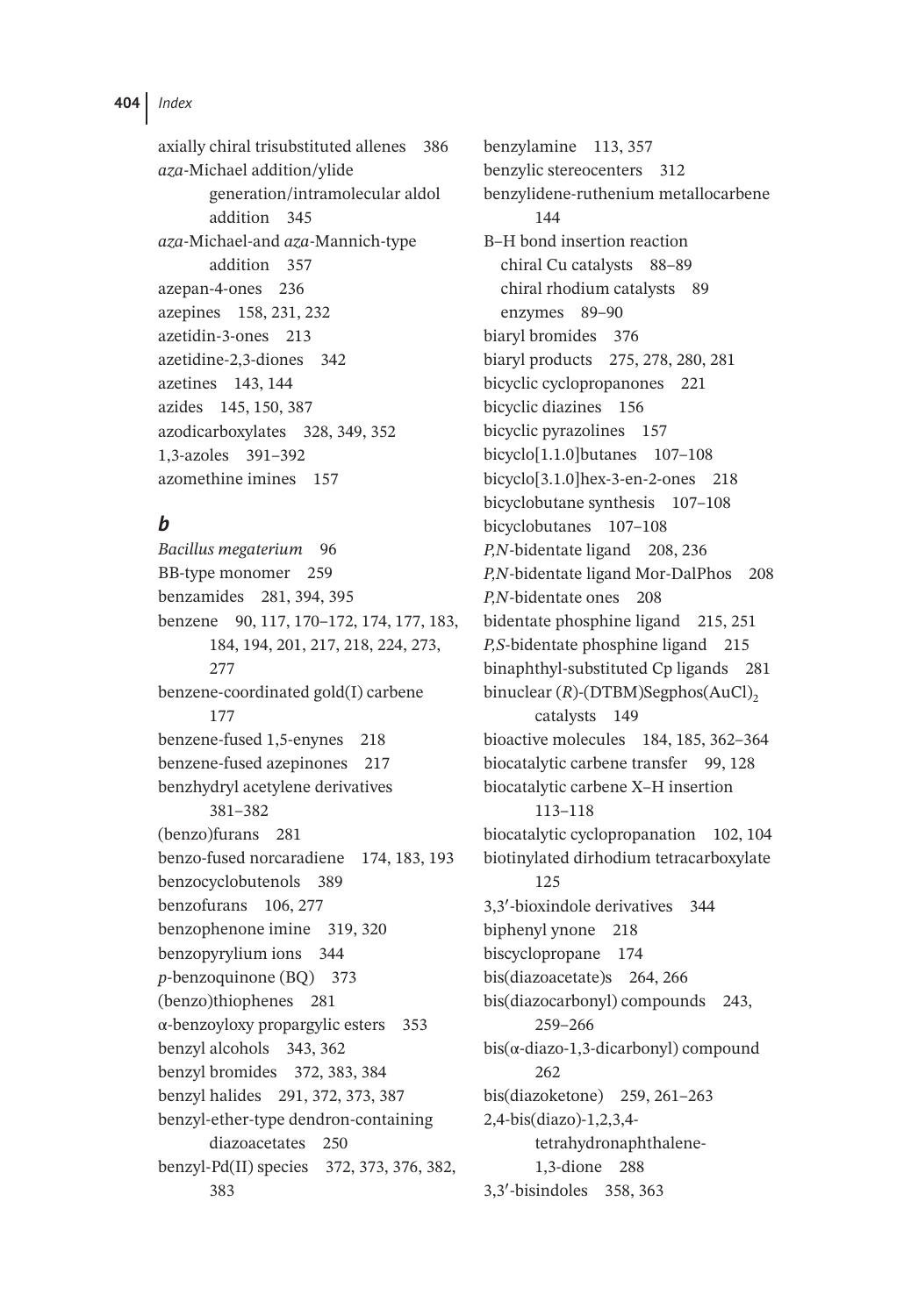3-bisoxindoles 362 bisoxazoline (Box) ligands 142 bisoxazoline ligand 68, 70, 76, 77, 86, 87, 91, 162, 385, 386 bis(trimethylsilyl)diazomethanes 392 *N*-Boc imines 352 bond dissociation energy (BDE) 1, 6, 14 Br-containing *N*-tosylhydrazones 378 BrettPhos ligand 292 bridged Mb-HMN carbenoid 127 bromo acylamides 375 2-bromobenzaldehydes 382 *ortho*-bromo benzaldehydes 376 2-bromopyridine *N*-oxide 227 β-bromostyrenes 381 Brønsted acid activation 95 Brønsted basicity 202  $(S)$ -<sup>t</sup>Bu-box-Zn(OTf)<sub>2</sub> 346 <sup>t</sup>BuBrettPhosAuNTf<sub>2</sub> 236 Buchner ring expansion 169, 171, 184 Buchner-type cyclopropanation 183 buta-1,3-dien-2-yl esters 150 butane 8, 16 *tert*-butanol 322 1-butene 171 *t*-butoxycarbonyl groups 250 2-(*tert*-butyl)aryl gold(I) carbenoid 191 *N*-(*tert*-butylsulfinyl)imines 328, 332 3-butynol 336, 338 (but-3-yn-1-ylsulfinyl)benzene 201

## *c*

carbamates 69, 327, 340 carbazole-*p*-quinones 292 carbene 299 adducts of metalloporphyrins 99 insertion 3–4, 7–9, 44 mediated cyclopropanation reactivity **99** migratory insertion process 371 transferases 106, 113–114 transfer reactions with artificial metalloproteins 117–125 transfers 1–2, 6, 8, 14, 54–59 carbene–alkene metathesis product 173 carbene/carbenoid intermediates 205–237 with C–C triple bonds 224–226 carbene C–H insertion 109, 110, 286 carbene metathesis 224 carbene S–H insertion 113, 115 carbene Si/B–H insertions 115–116 carbene/carbenoid intermediates 1,2-C–C and 1,2-C–H insertions of 226–231 Friedel–Crafts reactions with arenes 215–218 remote  $C(sp^3)$ –H functionalizations by 231–237 with alkenes 218–224 with nitrogen-based nucleophiles 212–214 with other heteronucleophiles 214–215 with oxygen-based nucleophiles 205–212 carbenoid adducts 175 carbenoid mechanistic pathways 202 1,2-carbonate migration approach 208 carbon-selenium bond 309 carbon-sulfur bond 309 carbonylation 54, 55, 374 α-carboxyenone 208 carboxylate  $CO<sub>2</sub>(CH<sub>2</sub>Cl<sub>3</sub>)$  groups 9 carboxylic acids 78, 79, 107, 208, 212, 220, 281, 286, 318, 319, 393 carboxylic oxonium ylides 349, 352 cascade reactions 355–358, 374, 376, 380, 381 catalytic asymmetric [2,3]-and [3,3]-sigmatropic rearrangement 302 catalytic asymmetric Doyle—Kirmse reaction 302 catalytic asymmetric [2,3]-sigmatropic rearrangement reactions 302 catalytic promiscuity 95, 96 catalytic X—H insertion reactions 315 cationic Au(I) catalyst 201 cationic gold(I) catalyst 142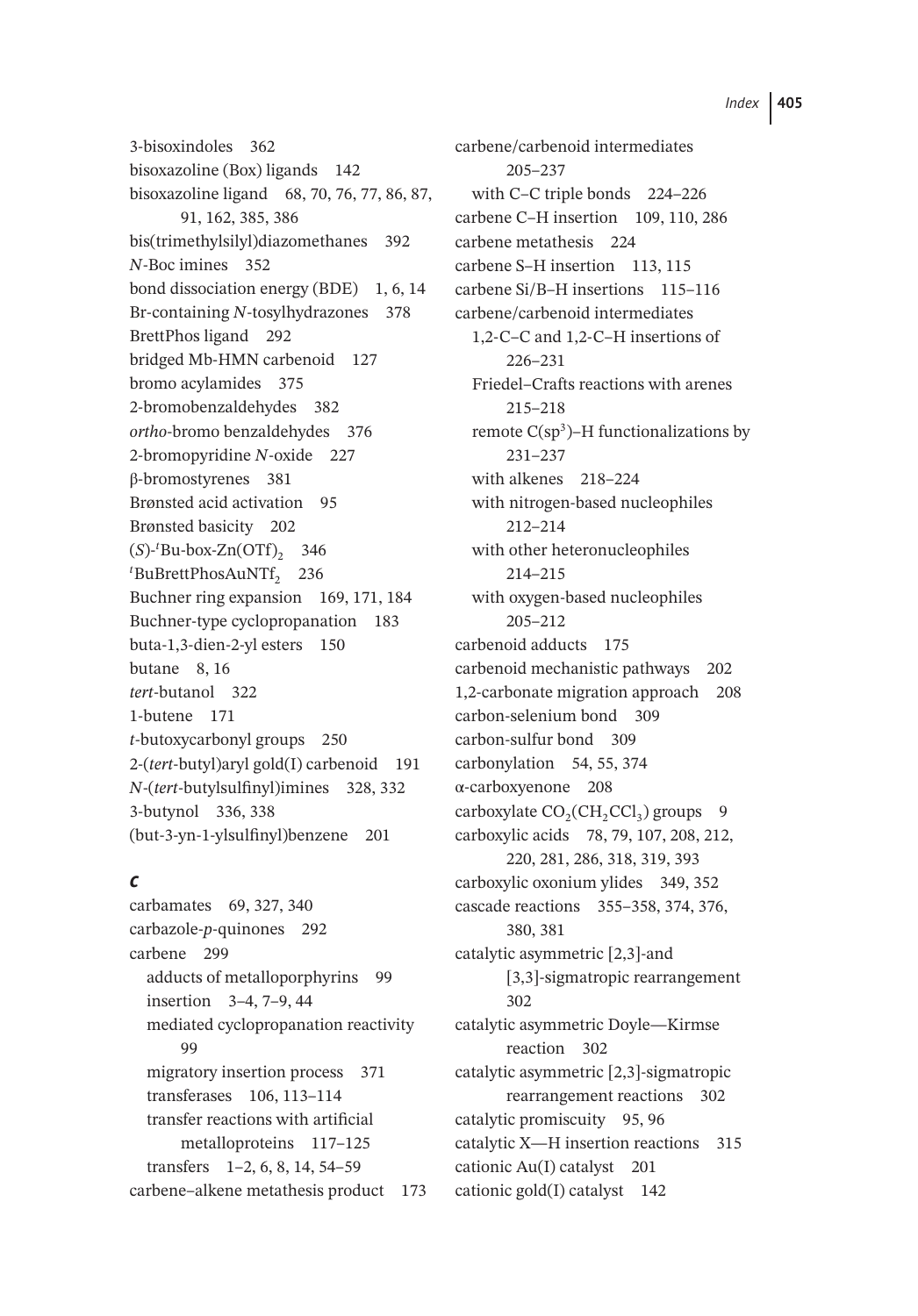C–C bond activation 371, 390  $(+)$ -cermizine, C 236 C2-functionalized azoles 391 C-2 functionalized 2*H*-chromene derivatives 344 C–H alkylation 44 with acceptor/acceptor-substituted diazo compounds 45–46 with donor-substituted diazo compounds 46–54 C–H bond activation 371, 391, 393–396 C–H bond functionalization product 3, 396 CH<sub>2</sub>-carbenes 243 chemoselective tautomerization/[2,3]-sigmatropic rearrangement reaction 291 chemoselectivity catalysts 5–6, 8 catalytic systems 7 definition 3–4 C–H functionalization with carbene transferases 109–113 C–H insertion reactions 119, 140, 190, 286, 294 chiral 3-allyl-3-aryl oxindoles 353 chiral β-amino-α-hydroxy acid derivatives 332 chiral β-amino-α-hydroxy ketones 336 chiral α-amino-β-hydroxyphosphonates 341 *P*-chiral biaryl phosphine oxides 281 α-chiral centers 113 chiral *C*2-symmetric *N*,*N*′ -dioxide amides 300 chiral α,β-diamino acid derivatives 328 chiral 1,6-dicarbonyls 310 chiral 2,4-disubstituted allenoates 386 chiral γ-nitro-α-amino-succinates 345 chiral *N,N*′ -dioxide/Co(II) or Ni(II) catalysts 309 chiral *N,N*′ -dioxide-metal complexes 310 and guanidine catalysts 299–301 chiral *N*,*N*′ -dioxide amides 300

chiral *N*,*N*′ -dioxide/Ni(II) complex 301, 309 chiral *N*-(*tert*-butylsulfinyl)imines 328 chiral *N*-arylsulfonylprolinate ligated dirhodium(II) carboxylates 148 chiral amine activated enals 349, 355 chiral amino thioureas 73–74 chiral Au catalysts 78–79 chiral bi-/tricyclic azines 156 chiral bi-/tricyclic diazines 155 chiral bifunctional guanidine 318, 320 chiral binaphthyl phosphoric acid/Rh(II) catalysts 79 chiral binol phosphoramidite 224 chiral bisoxazoline ligands 162, 386 chiral bisoxazoline-copper(I) complex 302 chiral Brønsted acids 327–329, 331, 336, 358 cooperative catalysis system 336 chiral  $C(sp^3)$ —SCF<sub>3</sub> bonds 303 chiral carboxylic acid 281 chiral cationic guanidinium salts 320 chiral copper(I) carbene 312 chiral Cu catalysts B–H bond insertion reaction 88–90 N–H bond insertion reaction 67–74 O–H bond insertion reaction 74–80 Si–H bond insertion reaction 85 chiral Cu(I)/bisoxazoline-catalyzed enantioselective Sommelet–Hauser rearrangement 311 chiral cyclopentadienyl (Cp) ligands 281 chiral dirhodium catalyst 14, 83, 84, 89, 341, 343 chiral dirhodium(II) [Rh<sub>2</sub>(*S*-PTTL)<sub>4</sub> or  $Rh_2(S\text{-PTAD})_4$ ] catalysis 155–156 chiral dirhodium(II)  $[Rh,(S-TCPTTL)]$ -catalyzed [3+2]-cycloaddition 150 chiral dirhodium(II) carboxylate catalyst  $Rh<sub>2</sub>(S-BTPCP)<sub>4</sub>$  161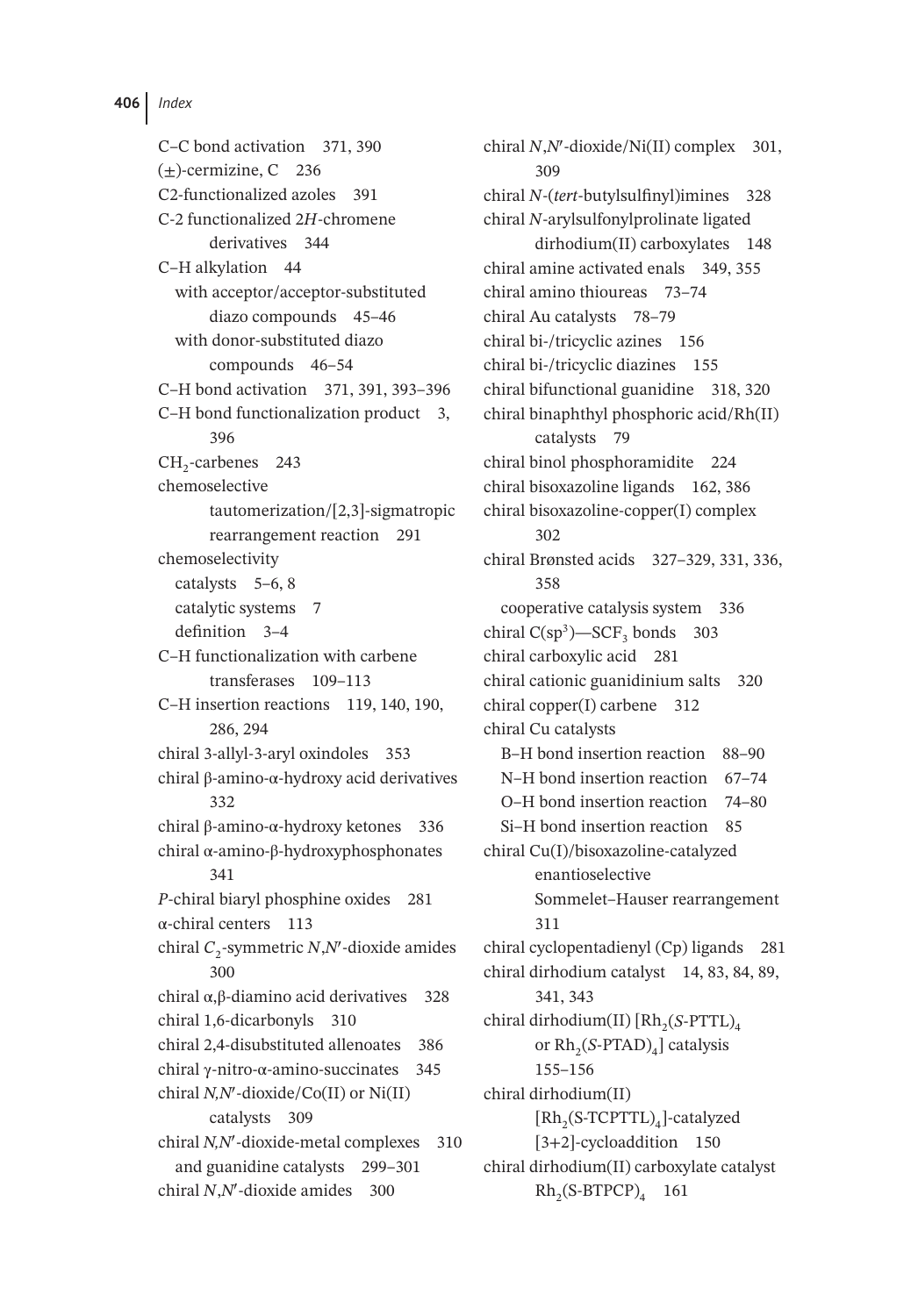chiral dirhodium(II) carboxylate catalyst  $Rh_2(S-PTAD)_4$  162 chiral dirhodium(II) catalysts 153, 154 chiral dirhodium(II) complex 302 chiral Fe catalysts 76-77 chiral guanidine-based catalyst mediated asymmetric carbene insertion reactions 315–322 chiral guanidine/Pd(0) complex catalyst 315 chiral guanidinium carboxylate 319 chiral guanidinium salt/CuBr/YBr<sub>2</sub> catalytic system 321 chiral guanidinium salts 386 chiral ligand  $L_2$ -PiPr<sub>2</sub> 311 chiral metal catalysts 68–81, 86–87 chiral *N,N*′ -dioxide/metal complexes catalyzed rearrangement reactions 302–315 chiral Ni(II)/ $L_2$ -Pi(OiBu)<sub>2</sub> complex 312 chiral Ni $(II)/L$ <sub>2</sub>-PiPr<sub>2</sub> complex 308–310 chiral nickel carbenoid 311 chiral nickel(II) carbenoid 308 chiral nickel(II) catalyzed highly enantioselective thio-Claisen rearrangement 312 chiral nickel(II) complex 308 chiral nickel(II) directed [2,3]-sigmatropic rearrangement 311 chiral nickel(II)-bonded favorable sulfonium ylides 311 chiral nickel-bonded ylide intermediate 309 chiral organosulfur compounds 80 chiral Pd catalysts N–H bond insertion reaction 69–70 O–H bond insertion reaction 76–77 chiral phosphoric acids 72–73, 79–80, 95, 328, 332, 336, 338, 345, 348, 342, 352 chiral phthalimidate-ligated dirhodium(II) carboxylate catalysts 148 chiral porphyrin ligands 28

chiral proton-transfer shuttle (CPTS) 72 catalysts 72, 78, 81 chiral pyrrolidin-3-ones 213 chiral quinine-derived squaramide 358 chiral Rh catalysts 83–85 chiral Rh<sub>2</sub>(*S*-DOSP)<sub>4</sub> 149, 310 catalyst 310 chiral Rh(I)-diene-catalyzed asymmetric three-component reaction 345 chiral Rh(II)-or Cu(I)-based catalysts 303 chiral rhodium catalysts 89 chiral Sabox ligand 142 chiral spiro bisoxazoline ligand 68, 76, 87, 91 chiral sulfonium ylide 302, 311, 312 chiral tetrasubstituted allenoates 321 chiral Zr-complex activated aldehyde 343 chiral/achiral Salen ligands 303 chlorobenzene 278 α-chloro ketone 215 chloromethyl aryl carbenoids 176 *m*-chloroperoxybenzoic acid (*m*-CPBA) 312 chrial Brønsted acid synergistic catalysis method 346 chroman-3-ones 218 2*H*-chromene products 395 chromen-3(4H)-ones 226 cinnamyl(phenyl)sulfane 308, 309 cinnamyl(trifluoromethyl)sulfane 303 citrinadin alkaloids 227 *retro*-Claisen nucleophilic ring opening 144 classic "privileged" chiral ligands 300 closed shell singlet (CSS) 126 CO 54, 99–100, 374 Co(II)-based metalloradical carbonylation 54 Co(II)-based metalloradical cyclopropanation 32, 43 Co(III)-carbene radicals 25 cobalt complex 25 (cod)PdCl(Cl-nq) 254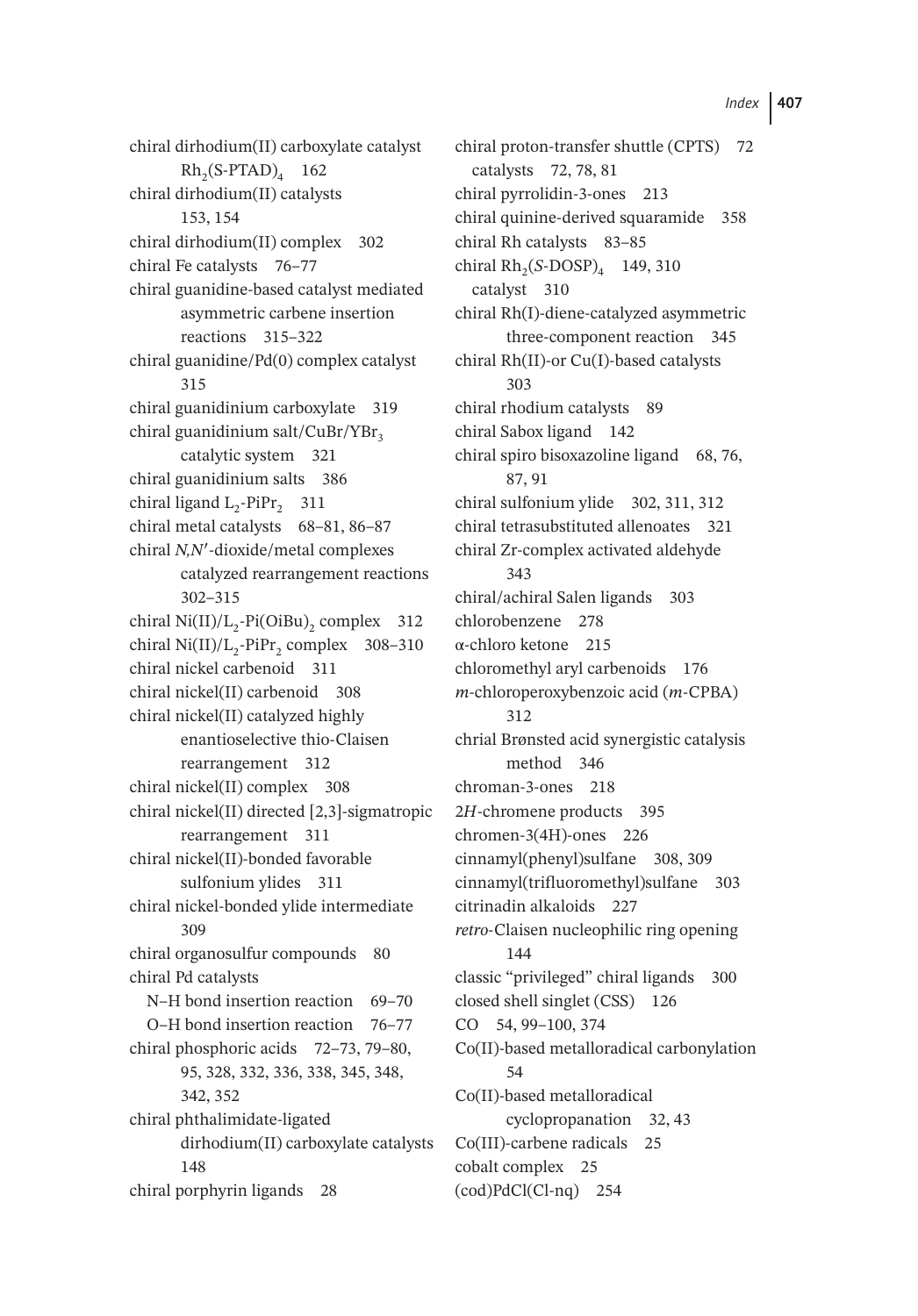(cod)PdCl(Cl-nq)/borate system 254 collision-induced dissociation (CID) 173 *R*-configuration sulfonium ylide 312 conjugated enynes 379, 387 conjugated enynones 382, 383, 385, 388, 391, 394 *N*-containing heterocycles 51, 67, 161 cooperative catalysis method 327, 345 copper(I) catalyzed [2+1]-cycloaddition/ring expansion 142 copper(I)-and silver(I)-catalyzed asymmetric [3+3]-cycloaddition 155 copper(I)-vinylcarbenes 150 copper(I)/bisoxazoline catalyst 338 copper(II) triflate 151 copper-catalyzed carbene cross-coupling reactions coupling partners 387 terminal alkynes 385–387 copper-catalyzed intramolecular cyclization reaction 338 C1 polymerization 243–259 cross-conjugated polymers 378  $C(sp^3)$ –H bonds 44–54, 109–112, 236, 284, 286, 332 cleavage 285  $C(sp^3)$ –H insertion 109–112, 273, 284–287, 295 reactions 284–286  $C(sp^2)$ –H insertion reactions 275–284 C-3-substituted indole 284 derivatives 312 Cu(I)/bisoxazoline complexes 312 Cu(I)/chiral bisoxazoline-catalyzed Sommelet-Hauser reaction 314  $Cu(MeCN)<sub>4</sub>PF<sub>6</sub>$  catalyst 385, 386 Cu-carbene 385, 391, 392 Cu-catalyzed carbene coupling 385, 386, 392  $[Cu(CO)(tfpd)(<sup>n</sup>BuNH<sub>2</sub>)]$  274  $(\pm)$ -cuspareine 110 C–X bond forming methods 67 cyanamides 212

cyanide-containing pyrrolidine-2,5-diones 322 cyclic carbonyl ylides 158 cycloadditions 139–163, 186–189, 301, 325 [3+*n*]-cycloaddition 140, 154, 160 [3+1]-cycloaddition 141–145, 159 [3+2]-cycloaddition 141 divergent behavior of catalysts 151–152 with imines and indoles 145–149 with nitrones 150–151 with polarized alkenes 149–150 [3+3]-cycloaddition with achiral catalysts 157-158 with diaziridines 158–159 with donor-acceptor cyclopropanes and oxiranes 159–160 with nitrones 152-155 with pyridinium ylides and hydrazones 155–157 [3+4]-cycloaddition 160–161 [3+5]-cycloaddition 161–162 (4+1)-cycloaddition 187 (4+3)-cycloadditons 189 [3+4]-cycloadducts 161 cycloalkenylacetylenes 213 cycloaurenones 189 cyclobutanols 389 cyclobutanone 205, 236 cyclobutenes 142–144, 187 cyclobutenyl ketones 202 1,4-cycloheptadienes 189 cycloheptatrienes 170, 171, 174, 177, 178–181, 183–185, 187, 189–193, 195, 196, 224 1,3,5-cycloheptatriene 170–172, 177–185, 187, 190, 193, 195 cyclohexane 6 functionalization 7 fused homopropargylic alcohol 205 cyclohexyl diazoacetate (*c*-HDA) 253 cycloisomerization reactions 140 cyclometallation 276, 285, 286 cyclooctadiene 254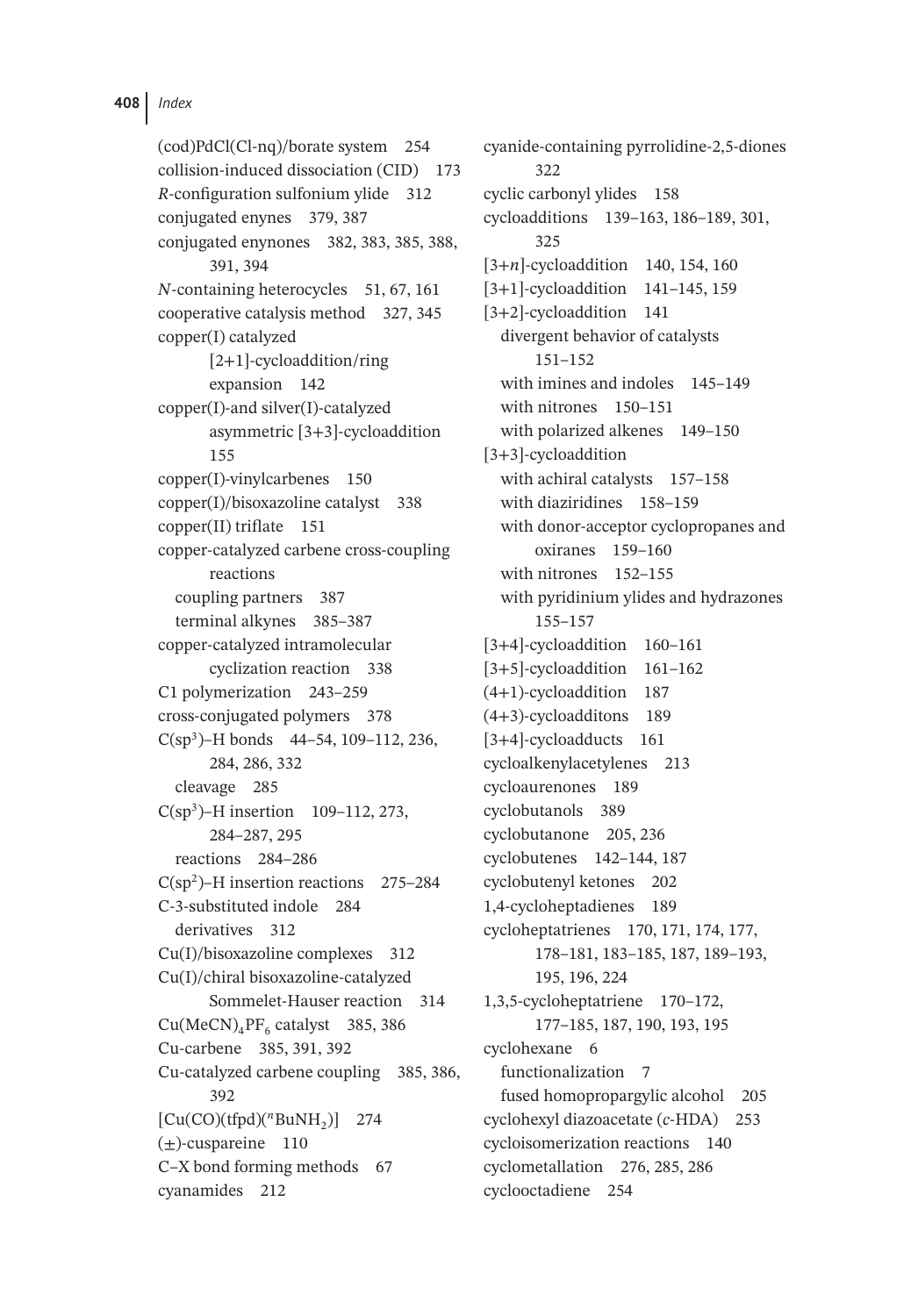cyclopentadiene 187, 188 cyclopentane β-amino acids 150 cyclopentanone 236 cyclopentene 149, 150, 187 derivatives 149 3-cyclopentenyl azides 150 cyclopropanated *N*,*N*-diethyl-2-phenylacrylamide 102 cyclopropanation 325 with acceptor-substituted diazo compounds 27–34 with acceptor/acceptor-substituted diazo compounds 32–37 with diverse hemeprotein carbene transferases 102–109 with donor-substituted diazo compounds 37–39 reactions 274 cyclopropanation/ring-opening cascade reaction 276 cyclopropane 185 containing synthetic intermediate 107 derivatives 26 cyclopropane–alkene-metathesis process 172 *trans*-cyclopropane 28, 96, 106 (1*R*,2*R*)-cyclopropanes 106 (1*S*,2*S*)-cyclopropanes 106 *trans*-cyclopropanes 28, 96, 106, 183 cyclopropenes 43, 107, 108, 140, 163, 170, 343, 344, 364, 395 synthesis 107 cyclopropyl *N*-tosylhydrazones 377, 378 cyclopropyl diazoacetates 336 1-cyclopropyl-1,6-enynes 174 cyclopropyl ester 172 cyclopropyl gold carbene 185, 218 intermediate 218–224 cyclopropyl ketone product 218 cyclopropylalkynes 202, 204 cyclopropylmethyl-Pd(II) species 378 cyclotriphosphazene-containing diazoacetates 249

cyclotriphosphazene-containing monomers 249 cytochrome *c* (cyt *c*) 96 cytochrome *c*-catalyzed C–Si/B bond formation 116 cytochrome  $P450_{BM3}$  96

## *d*

D–A cyclobutenes and azetines 143 decarbenation 170 based on the release of alkenes 193–195 reactions from gas phase to solution 173  $(+)$ -decinine 236 decomposition of diazo compounds 1, 170–171, 175, 176 degradative P450 enzymology 99 γ-dehydro-α-hydroxy-δ-amino esters 363 dendron-containing diazoacetates 250–251 dendron-supported-carboxy-containing poly(alkoxycarbonylmethylene)s 251 deuterium-labeling experiments 311–312 di-/tri-substituted arenes 310 *N,N*-dialkyl aniline substrates 110 1,2-dialkynylbenzenes 224 1,1-dialkynyl carbinols 231 α,β-diamino derivatives 328  $\alpha$ ,  $\beta$ -diamino ketones 352 α,β-diarylacrylates 372 α,α-diaryl benzylic quaternary stereocenter 339–340 *cis*-1,2-diarylcyclopropanes 173 1,2-diaryl-1,2-diaminopropanoates 327 *N,C*-diarylnitrones 150 diaryl-or triaryl-substituted cyclopropanes 183 diarylacetate products 389 diaryldiazomethanes 387, 392 diarylmethyl ethers 384 diastereoisomers 183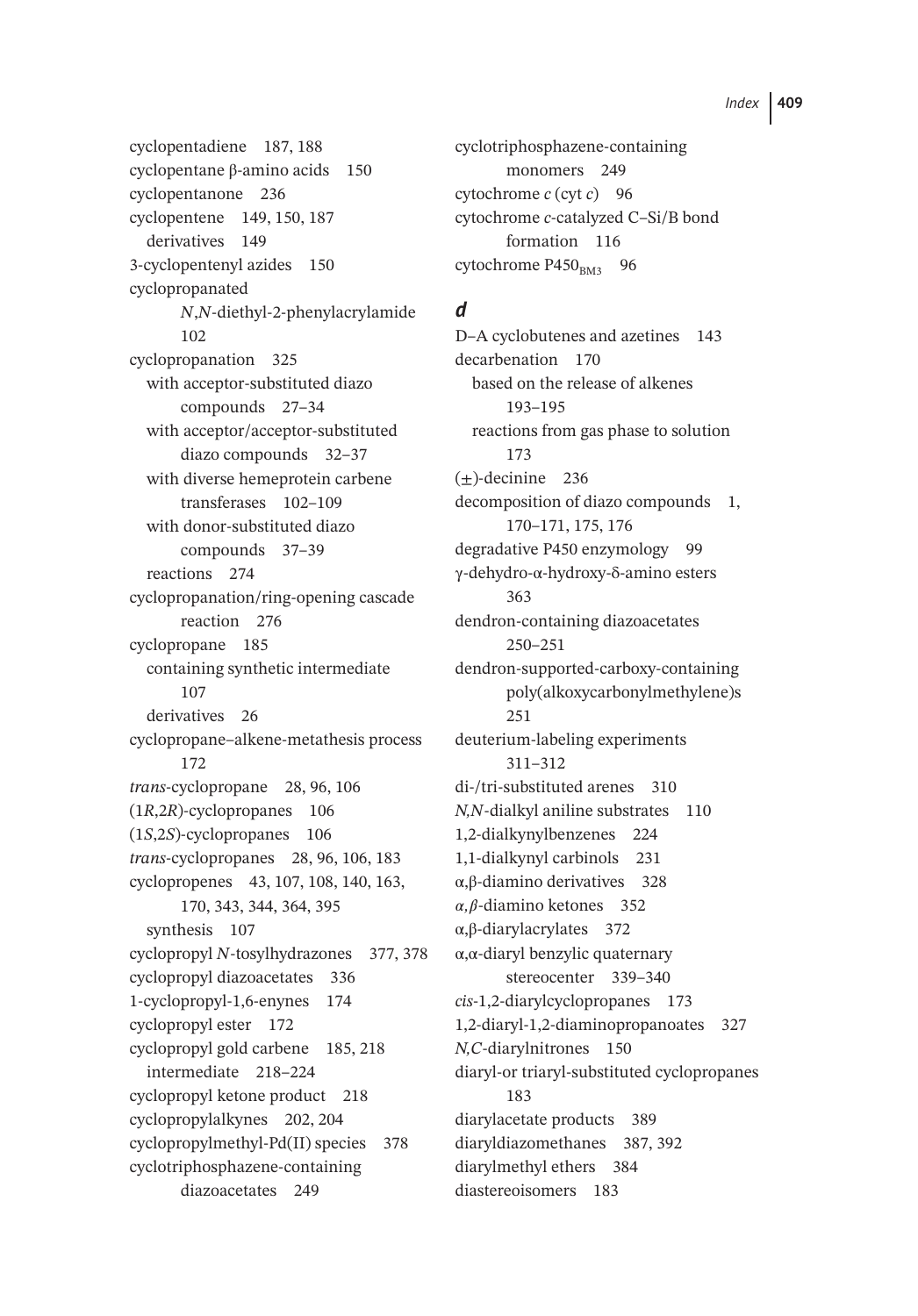diastereoselective [3+3]-cycloaddition with achiral catalysts 157–158 diaziridines 158–159 1,5-diazabicyclo[*n*.3.1]non-2-ene derivatives 158 diazoalkanes 118, 243–244, 306, 386 α-diazoamides 352–353 diazoacetamides 40, 343–344 diazoacetates 252, 303, 328, 358 polymerization 249, 251 diazoacetophenones 355 2-diazo-3-butenoate 150 diazocarbonyl compounds 244, 259, 353 α-diazo carbonyl compounds 89, 199, 306, 315, 373 α-diazo carbonyls 83, 318–319 α-diazocarboximides 158 diazo compounds 1, 371 C–H alkylation with acceptor/acceptor-substituted 45–46 with donor-substituted 46–54 classes of 27 cyclopropanation with acceptor-substituted 27–34 with acceptor/acceptor-substituted 34–37 with donor-substituted 37–39 decomposition of 170 judicious selection 56 palladium-catalyzed cascade cross-coupling reactions 374–377 reactions with nucleophiles 373–374 reactions with various electrophiles 372–373 α-diazo compound 162, 302–303, 306 diazoesters 358, 361 α-diazo esters 71–73, 75, 77–78, 85, 87, 306, 308, 311, 315, 318, 321, 372, 374–376, 386, 388–390, 392–393 diazo ester/amide 113 diazo-functionalized five-membered carbo- and heterocycles 159 diazoketones 200, 236, 244–246, 261, 328, 336

α-diazo ketones 200, 336, 373 α-diazomalonates 393–394 diazomethane 243 diazonamide A 284 *o*-diazonaphthoquinone molecule 288 *o*-diazonaphthoquinones 278, 281, 284–291, 293 *o*-diazonaphthoquones 285 *o*-diazonaphthoquonines 288 3-diazooxindoles 336, 340, 341, 344, 358, 362, 363 diazophenanthrenequinone 288 α-diazophosphonates 85, 326, 341–342 diazo pyrazoleamides 306 α-diazo pyrazoleamides 303, 307–310, 312, 323 α-diazo pyrrolylamide 308 diazosulfones 32, 34 (3-diazo-trifluorobutyl)benzene 117 dibenzo-fused seven-or eight-membered lactones 382 dibenzo[*b,d*]thiophene 5-oxide 202 1,2-dibromoethane 214 2,6-dibromopyridine 213 2,5-dibromopyridine *N*-oxide 204 1,3-dicarbonyl compounds 190, 262, 374 1,2-dicarbonyl products 202, 208 1,2-dichloroethane 214 2,3-dichloronaphthoquinone 254 3,5-dichloropyridine byproduct 205 dictyopterene C 189 diene products 373, 375, 391 1,3-diene products 375 1,3,5-dienynes 218 diflavin reductase domain 100 1,1-difluoroalkene 275, 387 difluorocyclopropane analog 275 1,1-difluoro-2,2-diarylalkenes 388 difluorosubstituted cyclopropane 275 2,3-dihydrobenzo[*b*]thiepin-4(5*H*)-one 201 2,3-dihydrobenzofurans 339 dihydro-γ-carbolines 227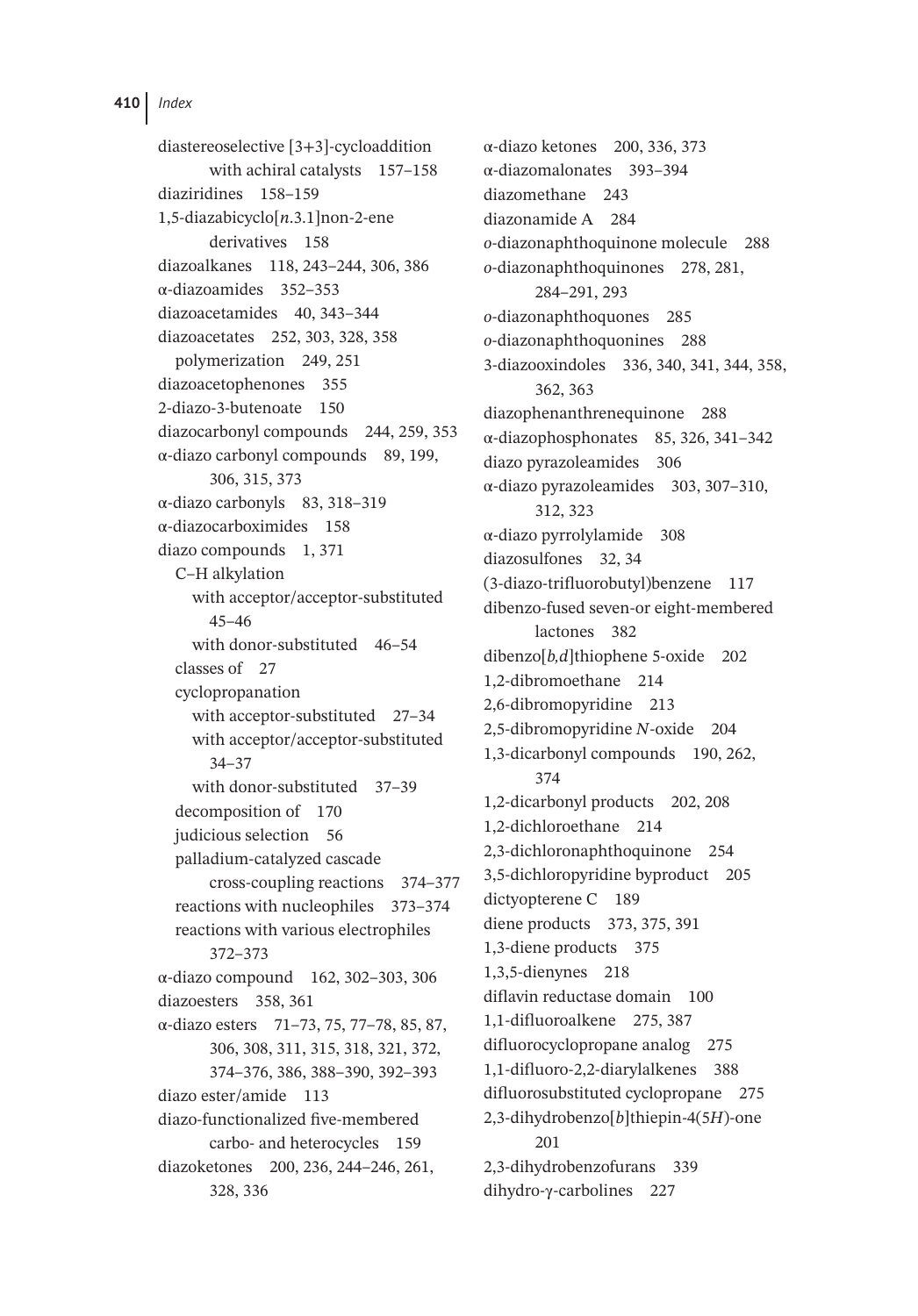dihydro-1*H*-cyclopropa[*a*]naphthalene 174 3,6-dihydro-2*H*-1,2-oxazines 152–155 3,4-dihydro-2*H*-pyran 284 dihydrocyclopenta[*b*]indoles 349 dihydrofuran-3-ones 336 dihydronaphthalenes 51, 53, 192 dihydronaphthatlene 174 dihydronaphthofurans 289 dihydropyranone-fused cycloheptatrienes 224 1,2-dihydropyridine 231–232 dihydropyrroles 145, 151, 345, 355 2,3-dihydropyrrole 345 α,β-dihydroxy acid derivatives 342–343 1,3-diketone 263 products 227 1,4-diketone derivatives 345 4-(dimethylamino)pyridine (DMAP) 29, 41 2,3-dimethylbutane 4, 9, 12 1,3-dimethylindole 146 4-(dimethylsilyl)aniline 117 1,4-dioxane 261 1,4-dioxan-2-ones 343 *N,N'*-dioxide L<sub>2</sub>-Pi(O<sup>*i*</sup>Pr)<sub>2</sub> or L<sub>3</sub>-PiPr<sub>2</sub> 309 1,3-dioxo-2-gold carbenes 220 diphenyl sulfoxide 202, 204 diphenyldiazomethane 306 diphenylphosphate 391 diphenylsulfoxide 192 directing-group-assisted C–H bond functionalizations 393–396 dirhodium acetate 327, 331–332, 341 dirhodium catalysts 84, 276 dirhodium tetracarboxylate 124–125 dirhodium(II)  $[Rh_2(cap)_4]$  catalysts 150, 156, 159 dirhodium(II) carbonate 319 dirhodium(II) carboxylates 141, 145, 147–148, 156, 161–163, 318 dirhodium(II) catalysis 150, 159, 162

dirhodium(II) catalyst Rh<sub>2</sub>(*S*-DOSP)<sub>4</sub> 145 dirhodium(II) catalysts 83, 145-146, 152–154 dirhodium(II)-and copper(I)-catalyzed asymmetric [3+3]-cycloaddition 153, 156 dirhodium(II)-enolcarbenes 161 dirhodium-based catalysts 15 dirhodium-catalyzed Aldol-type addition 340, 344 dirhodium/chiral Zr-complex co-catalyzed asymmetric three-component reaction 343 disilane 379 distal  $C(sp^3)$ — $C(sp^3)$  bond cleavage 389 distannane 379 1,3-disubstituted allenes 385 disubstituted allenoates 320, 386 α,β-disubstituted amides 383 *N,N*-disubstituted anilines 339 α-disubstituted carbenes 113 1,1-disubstituted 1,3-dienes 378 2,5-disubstituted 3-formylfurans 231 2,5-disubstituted furans 153 3,3-disubstituted 3-indol-3′ -yloxindoles 340 2,5-disubstituted oxazoles 212 2,4-disubstituted thiazoles 212 diverse P450 enzymes 102 divinylcyclopropane 189 1,2-diyne 292 1,5-diynes 224 1,6-diynes 224, 226 donor-acceptor α-diazo pyrazoleamides 303, 323 donor-acceptor (D—A) cyclobutene 142 donor-acceptor cyclopropenes (DACPs) 140, 144, 147, 151, 154–156, 158–159, 162 and oxiranes 159 donor-acceptor-type gold carbene intermediate 215 double-side-armed bisoxazoline (Sabox) ligands 142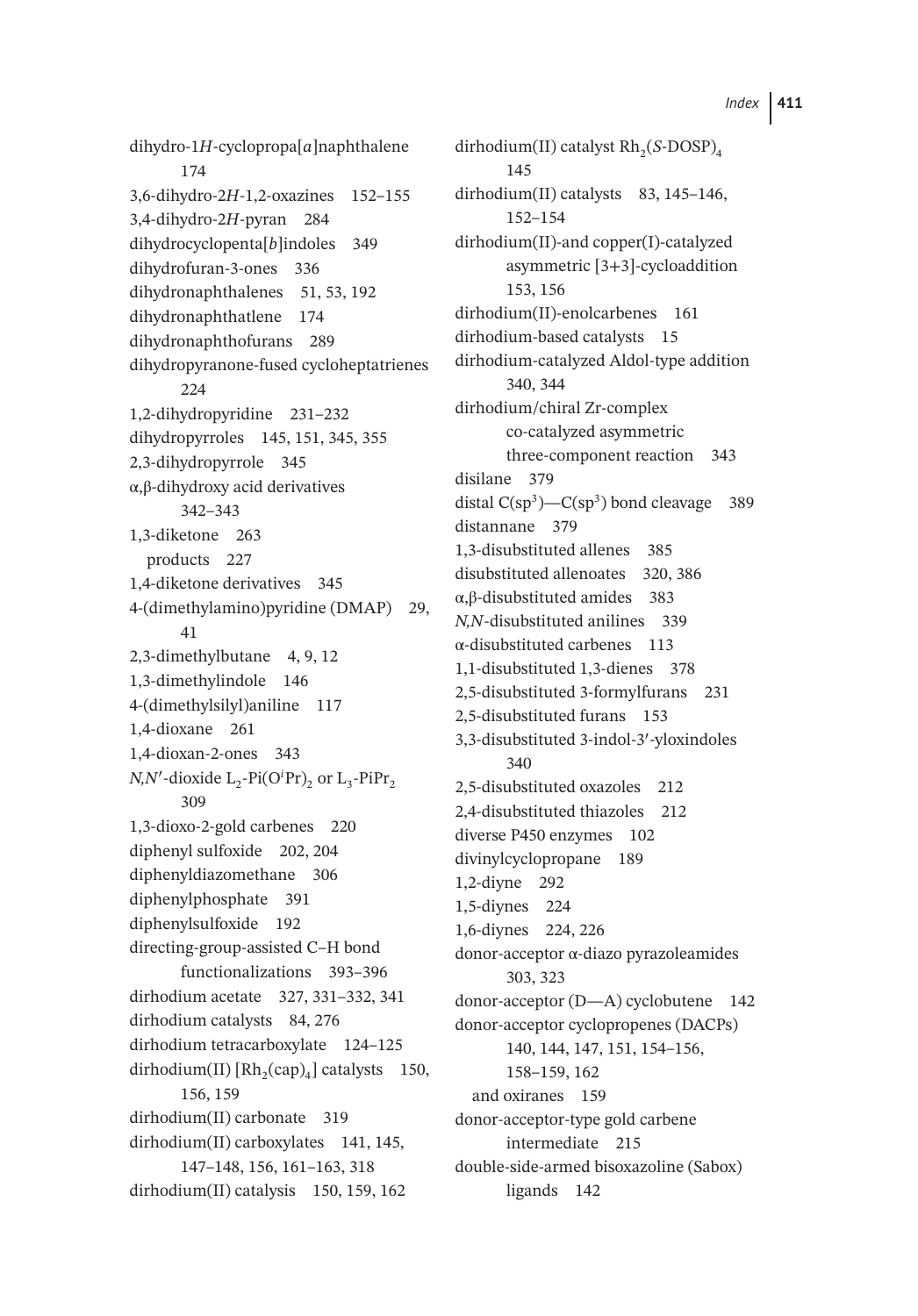Doyle–Kirmse rearrangement/Cope rearrangement reaction 291 Doyle–Kirmse rearrangement/ elimination reaction 291 dual hydrogen bonding 336

#### *e*

electron-deficient arenes 278–280 electron-deficient benzaldehydes 328 electron-donating *<sup>t</sup>* BuXPhos 218 electron-poor biarylphosphonite ligand 218 electron-rich arenes 280 molecules 278 electron-rich benzo-fused norcaradienes 173–174 electronically activated ynamide moiety 220 electronically unbiased dialkylalkynes  $227$ electrophile-based enantiocontrol 336 electrophiles 2, 18, 221, 326, 328, 332, 336, 346, 353–355, 362–364, 372–373, 377–379, 381, 385, 387, 397 electrophilic dirhodium(II)-vinylcarbene 150–151 electrophilic metallo-vinyl carbenes 140, 160 electrophilic metallocarbenes 26, 29, 44, 139 electrophilic rhodium(II)-vinylcarbenes 162 eleutherol 285 eleuthoside A 285 enaldiazo compounds 357 enals 346, 349, 355 enamides 145, 149 enamines 147, 345 enantio-enriched β-amino lactones 111–112 enantiodivergent C–H insertion reaction 118 enantioenriched 3,3′ -indolyloxindole derivatives 348

enantioenriched cyclopentenones 150 enantioenriched multifunctionalized cyclopentyl β-amino esters 150 enantioenriched tertiary chiral sulfides 303 enantioenriched tetrasubstituted allenoate 322 enantiomerically enriched oxetan-3-ones 205 enantioselective Diels–Alder reaction 95 enantioselective Doyle—Kirmse reaction 303 enantioselective Michael additions 301 enantioselective Sommelet–Hauser reaction 310 enantioselectivity 9–14, 31, 35, 67–68, 70, 72–78, 80–81, 83–87, 89, 91, 98, 100–101, 108–110, 114, 117–118, 125, 129, 142, 148, 151, 155, 157, 162, 281, 303, 308–311, 328, 345–346 endocyclic vinyl carbenoid intermediate 226 enecarbamates 150 *Z*-enecarbamate 150 engineered heme protein-catalyzed carbene N/S–H bond insertions 115 engineered heme protein-catalyzed heteroarene C(sp2)–H bond alkylation 114 engineered P450 and P411 heme enzymes 98 *E*-enoldiazoacetates 144, 154 enol ether substrates 149 enol ethers 145, 149–150, 181, 186, 289 enol isomer 395 enoldiazo compounds 140–141, 151–160 enoldiazoacetamides 147–148, 153, 161 enoldiazoacetates 142, 144, 146, 150, 153–159, 161 enoldiazoamides 151 enoldiazoketones 153 enoldiazosulfones 153–154 enone-forming reaction 227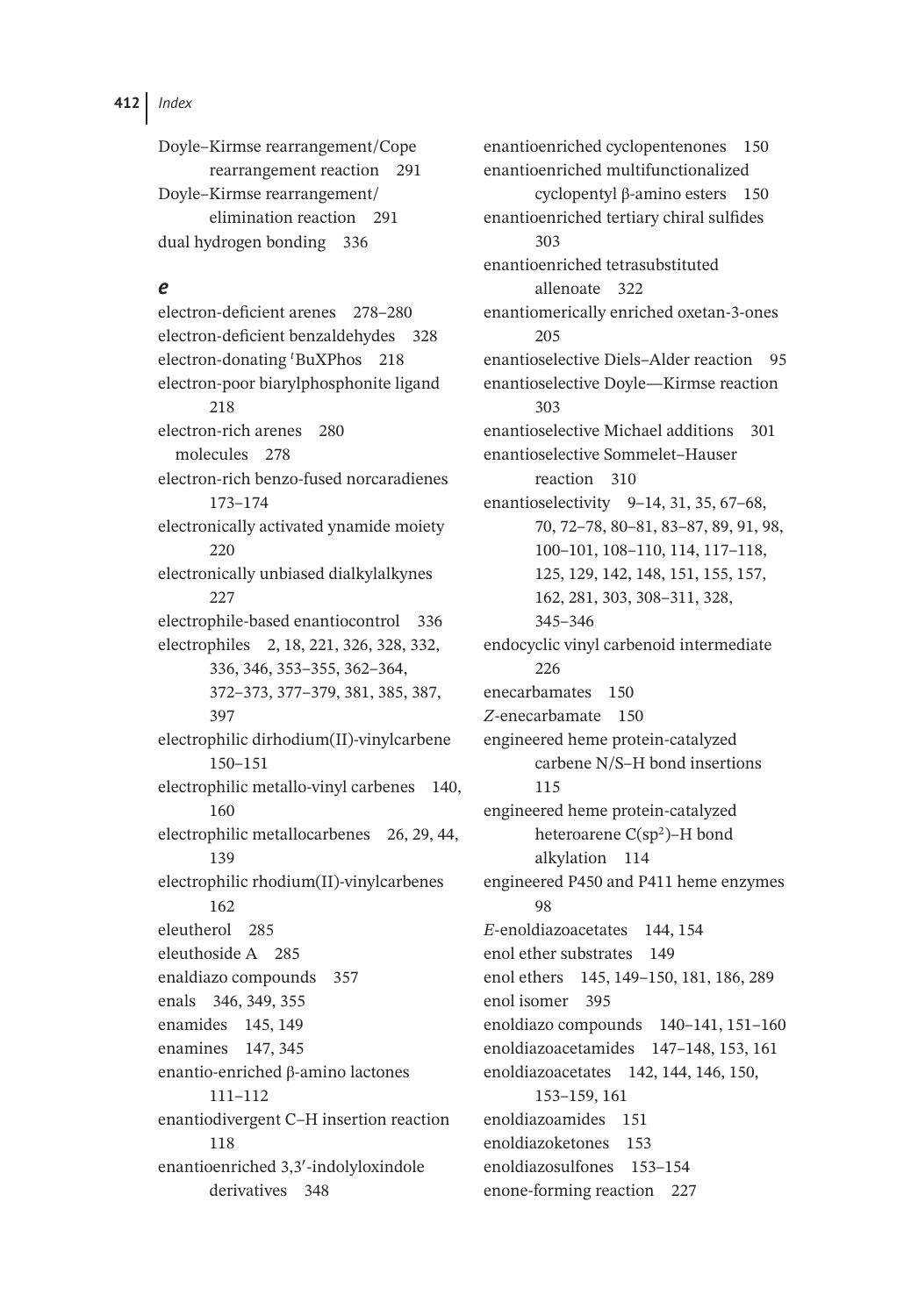enynamides 221 enynes 170, 173–174, 185, 218, 221, 224, 227, 349, 353, 379, 383, 387 1,6-enynes 173–174, 185, 221, 224 1,5-enyn-3-ol substrates 220 1,6-enynones 221 1,6-enyn-5-sulfoxides 224 enzymatic carbene chemistry biocatalytic carbene X–H insertion 113–118 C–H functionalization with carbene transferases 109–113 carbene transfer reactions with artificial metalloproteins 118–125 cyclopropanation with diverse hemeprotein carbene transferases 102–109 P411-catalyzed cyclopropanation 99–101 structural studies of carbene intermediates in heme proteins 125–128 workflow of directed evolution 101–102 enzymatic carbene transfer 97, 107 enzymes 81–82, 87–91, 95–129 N–H bond insertion reaction 72 (–)-*epi*-cytoxazone 358–359 (4*R*,5*S*)-*epi*-cytoxazone 358 ethane 8, 16 ethyl acrylate 171 ethyl 2-diazobut-3-enoate 150 ethyl 2-diazopropanoate (Me-EDA) 113–114, 117, 125–126 ethyl  $C(sp^3)$ –H bond 285 ethyl diazoacetate (EDA) 8, 27, 41, 97, 170, 253, 331, 342 γ-ethyl-enoldiazoacetamide 151 ethyl glyoxylate 328, 338, 358 ethylcyclopropane 171 ethyldiazoacetate (EDA) 96 ethylene 171, 175, 194–195, 215 ethynylbenziodoxol(on)e (EBX) 353–354 2-ethynylphenols 338

5-*exo* carbonyl/6-(endo) carbonyl products 221 5-*exo*-dig cyclization 84, 201, 382 exo-double bonds 380 external nitrogen-/carbon-based nucleophiles 376 external sulfoxides 202

# *f*

facile gold-catalyzed intermolecular alkyne oxidation 218 F-containing C1 polymers 258 F-containing poly(aryloxycarbonylmethylene) 259 Fe(II)–CO complex 100 Fe(III) porphyrin complexes 127  $Fe(OTf)$ <sub>3</sub> 277  $Fe(TPP)(CCl<sub>2</sub>)(H<sub>2</sub>O)$  complex 99 F–H bond insertion reaction 82–83 enzymes 82 five-membered sulfonium salt 201 five-membered-palladacycle 375 flavonones 384 fluorene derivatives 376 fluorinated diazo compounds 328 fluorinated dihydroisoxazoles 353 fluorine-containing aryl groups 258 fluoroalkyl and fluoroaryl group-containing polymers 258–259 fluoroaryl diazoacetates 258 fluoro-benziodoxole 353, 355 α-fluoro ketones 215 (–)-Folicanthine 358, 360 formaldehyde 259, 340, 344 formaldimines 336 precursors 161 Friedel–Crafts reactions of carbene/carbenoid intermediates with arenes 215–218 Friedel–Crafts-type cyclization 188, 201 fully substituted tetrahydrofurans 346, 348 functionalized 3-amino oxindoles 342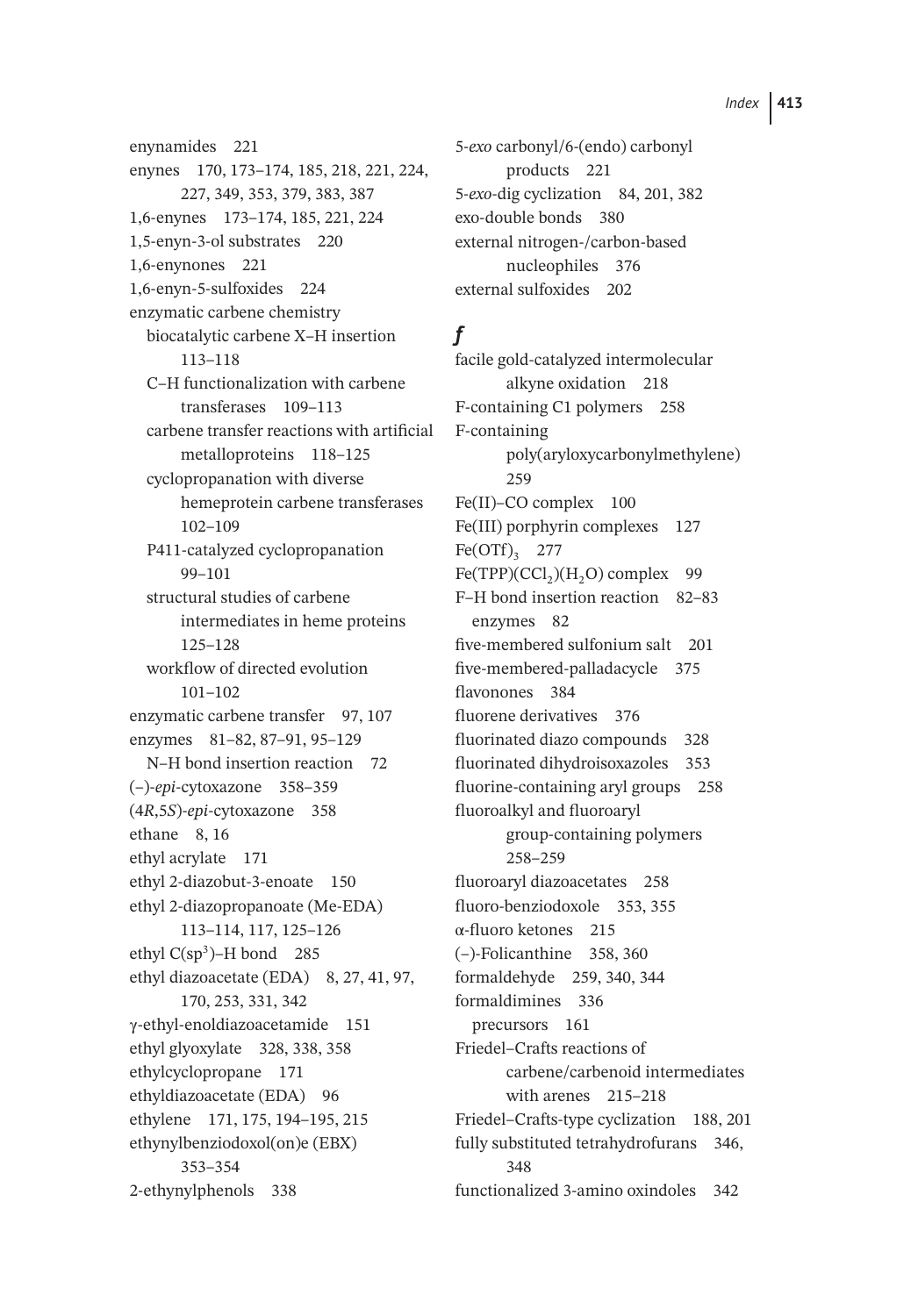functionalized azepines 231, 232 functionalized spiro-chroman-4,3′ -oxindole derivatives 344 furan-containing olefins 382 furan-containing triarylmethanes 388 furan-substituted 1,3-dienes 391 furan-substituted olefins 382 furans 56, 185–187, 277, 281, 355 furyl-and vinyldiazo compounds 140 furyl-substituted isoindolinones 394 fused indolines 145

## *g*

gas-phase decarbenation 173 gaseous alkanes 14–17 *gem*-difunctionalization of metal carbene species 326, 357 *gem*-difunctionalization products 353 gem-disilylated oxazoles 392 geminal bis(silane) 379 geminal bis(stannane) 379 *in situ* generated ammonium ylide 328, 341 *in situ* generated iminoesters 340 glass transition temperature 264 gold-activated alkynes attacked by nucleophilic oxidants 199, 200 gold alkenylcarbene species 150 gold carbene intermediates 205, 212, 215, 218 gold carbenoid 177, 201 gold(I) carbene 174, 177, 179, 183–185, 187–188, 190–191, 193 complexes 173 gold(I)-catalyzed methylenecyclopropanecyclobutene rearrangement 187 gold(I)-catalyzed one-pot [2+2] cycloaddition 187 gold(I)-catalyzed retro-Buchner reaction 173–176 gold(I)/chiral phosphoric acid cooperative catalysis 336 gold(I) chloromethyl carbenoid 176 gold(I)-coordinated norcaradiene 178

gold(I) phosphonium yilides 173 gold-catalysis *N*-oxides as nucleophilic oxidants 202–237 gold-activated alkynes attacked by nucleophilic oxidants 199, 200 sulfoxides as nucleophilic oxidants 201–202 gold-catalyzed intermolecular oxoarylation 202 of alkynes 203 gold-catalyzed intramolecular alkyne oxidation 217 gold-catalyzed oxidative cyclizations 221 gold-enolcarbenes 161 gold-vinylcarbenes 161 β-gold vinyl cation intermediate 224, 226 guanidine 70, 78–79, 299–323, 345 guanidine-amide catalysts 301 guanidine-amides 300–301, 322, 323

# *h*

α-halogenated ketones 214 H-atom abstraction and radical substitution (HAA-RS) 45, 49 hazardous diazo carbonyl compounds 204, 238 2H<sup>+</sup>/2e–ferraquinone/ferrahydroquinone redox couple 272 1H<sup>+</sup>/1e–Ru(II)-QC/Ru(III)-aryl couple 273 heme domain 100 heme proteins 96, 99, 102 carbene transferases 112, 113 hemoglobin 96 *N*-heteroarene *N*-oxides 204 heteroaromatics 280 heteroaryl bromides 376, 378 heteroatom-hydrogen (X-H) bonds 67, 315 B–H bond insertion reaction chiral Cu catalysts 88–89 chiral rhodium catalysts 89 enzymes 89–90 F–H bond insertion reaction 82–83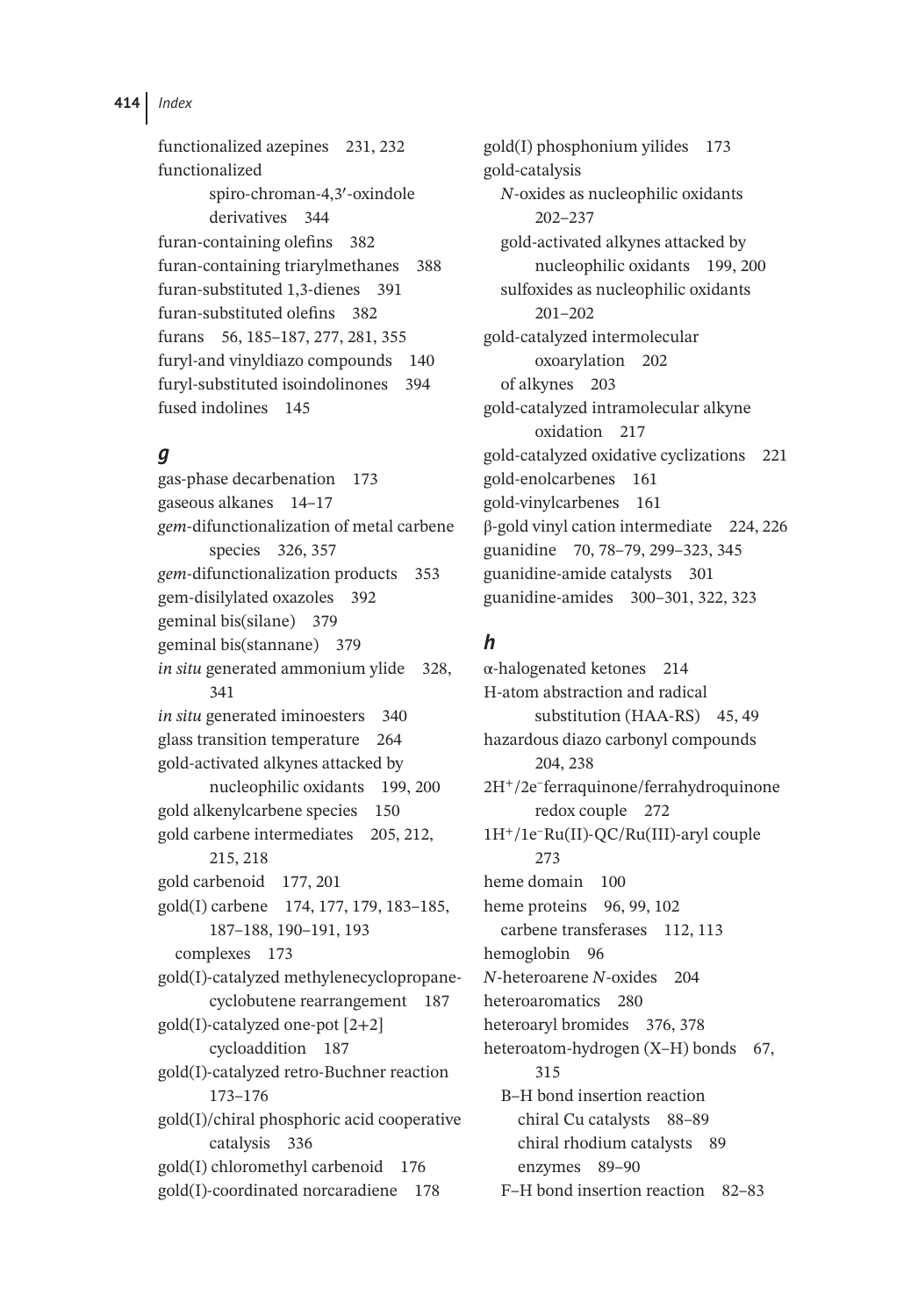insertion reaction 67 N–H bond insertion reaction 67 amines 73 chiral amino thioureas 73–74 chiral Cu catalysts 68–70 chiral Pd catalysts 70 chiral phosphoric acids 72–73 chiral proton-transfer shuttle catalysts 72 enzymes 72 O–H bond insertion reaction 74 chiral Au catalysts 78 chiral Cu catalysts 74–76 chiral Fe catalysts 76-77 chiral Pd catalysts 77–78 chiral phosphoric acids 79–80 CPTS catalysts 78–79 S–H bond insertion reaction 80 chiral metal catalysts 80–81 CPTS catalysts 81 enzymes 81–82 Si–H bond insertion reaction 83 chiral Cu catalysts 85–86 chiral metal catalysts 86–87 chiral Rh catalysts 83–85 enzymes 87–88 heterocyclic imines 332 3-heterocyclic motif substituted 3-hydroxyoxindoles 343 heterogenous, immobilized enzyme preparation 101 hexamethylbenzene 171 hexamethylnorcaradiene 171 *n*-hexyl diazoacetate 249 higher formal cycloaddition 169, 186–189 highly strained biscyclobutanes 172 highly substituted indanol derivatives 389 histidine (C400H) 101 HO-containing C1 polymers 255 homoallylic–Pd(II) species 378 homodimeric LmrR 122 homopropargyl alcohols 343 horseradish peroxidase (HRP) 96

H-Pd(II) species 374, 378 hydrazones 46, 54, 70, 155–157 hydrogen atom transfer (HAT) 114, 127, 273, 286 hydrogen-activated isatin 322 hydrosilanes 384 hydroxy group-containing polymers 254–256 hydroxy-containing poly[alkyl (meth)acrylate]s 254–255 hydroxy-containing vinyl polymers 255 hydroxydiynes 174 δ-hydroxyketone derivatives 346 γ-hydroxyl carbene intermediate 343 β-hydroxyl-α-amino acid derivatives 332 α-hydroxyl-δ-amino ester derivatives 362 β-hydroxy-α-amino phosphonates 341 3-hydroxyoxindole moieties 358 hypervalent iodine reagents 353

#### *i*

imines 56, 145–152, 157, 327–332, 334, 338–340, 345, 352–353, 355, 358, 363 2-iminyl 2-acyl-substituted phenols 339 InBr<sub>2</sub> 342 indane-1,2,3-triones 342 α-indanones 394 indenecarboxamide 221 indenofuranone 224 indenone 224 indole-*p*-quinones 292 indoles 277, 281, 358 indole alkaloids 358 indole/ketal derived iminiums 346 indolines 46–48, 50, 145, 341, 355 indolizinone product 208 indolones 341 2-indolylmethanol derived delocalized cations 346 insertion reactions 67–90, 190–192, 275–286, 299–323 intermediate gold(I) carbene 183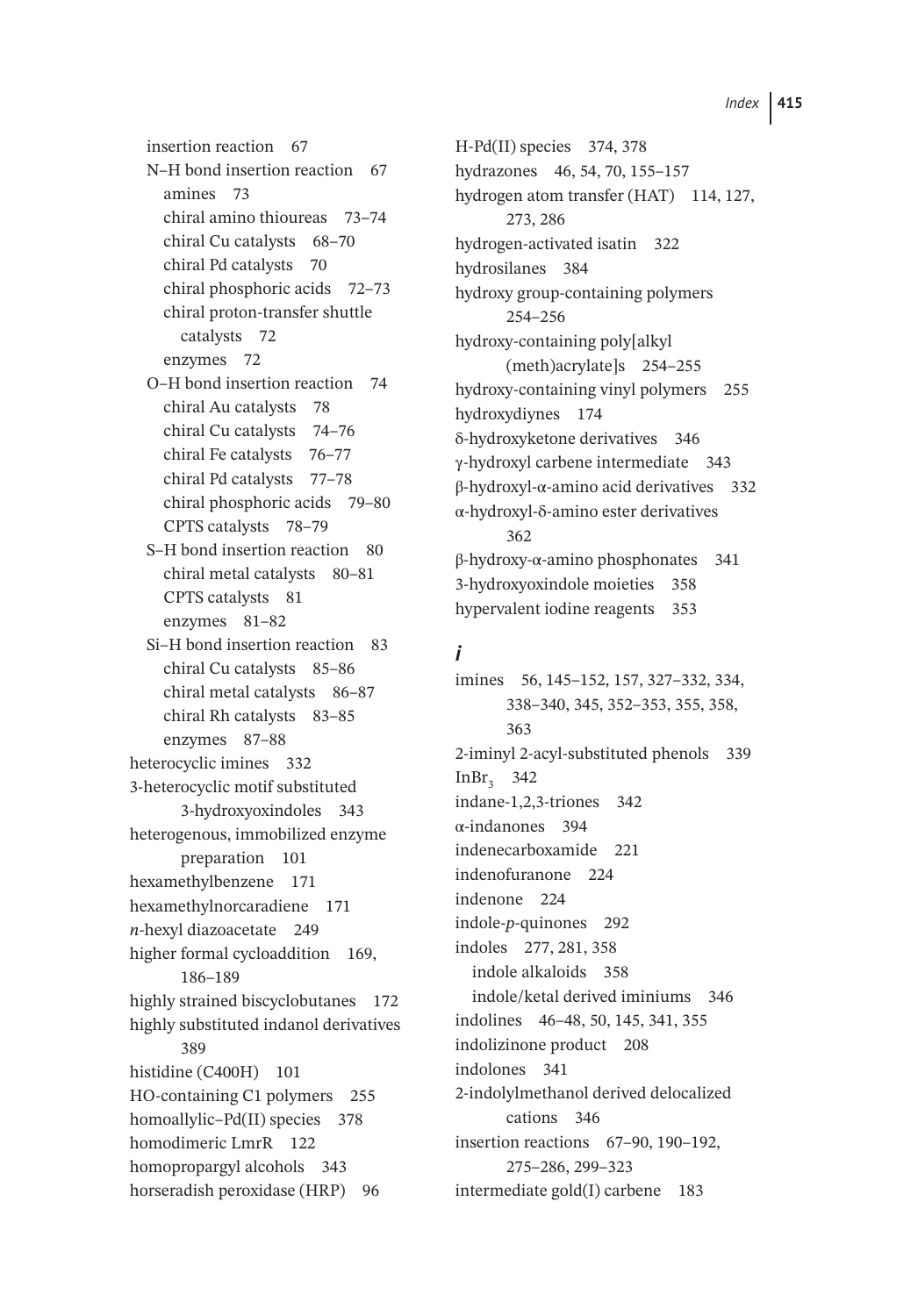intermolecular 1,2-proton transfer process 319 intermolecular 1,3-proton transfer process 311 intermolecular  $C(sp^2)$ –H insertion product 277 internal aliphatic alkynes 109 internal alkynes as the coupling products 386–387 intramolecular Aldol-type transformations 343, 345 intramolecular alkene carbopalladition 375 intramolecular carbene O–H insertion 205 intramolecular cyclopropanation 40–42, 104, 106, 275 intramolecular Friedel–Crafts reactivity 190 intramolecular transformations 1 2-iodoanilines 384 2-iodophenols 384 Ir(Me)-CYP enzyme 118 Ir(Me)-reconstituted ArMs 120 Ir(Me)-substituted myglobins 119 Ir-catalyzed aryl C–H bond alkylation 393 iridium(I)-associated zwitterionic intermediate 349 iridium(III) porphyrin-catalyzed intermolecular  $OC C(sp^3)$ –H insertion reaction 286 iron catalyst 8, 107, 109–110 iron porphyrin catalyst Fe(TPP)Cl 340 iron-2,4-diacetyl deuteropophyrin (Fe-DADP)-substituted myoglobin 119 iron-based catalysts 109 iron-carbene precursors 110 iron-catalyzed three-component reaction 341 iron-deuteroporphyrin (Fe-DPIX) 119 iron-porphyrin carbene (IPC) 125 iron-pthalocyanine catalyst 109 isatins 321, 340, 342, 343, 358

and pyrazolinone-derived ketimines 332 derived ketimines 340 ketimines 352 isocoumarin derivatives 376 isoindolinone derivatives 332 isoindolone derivatives 394 isoquinolines 395 isoquinolinium dicyano-/ dicarbomethoxy-methylides 156 8-isopropylquinoline *N*-oxide 215, 227 5-isoxazolones 151

*j*

Julia–Kocienski olefination 180, 193

## *k*

*N,S*-ketals 349 ketene imines 145, 149–150 β-ketoaldehyde intermediate 227 β-keto enol ether framework 263 α-ketoesters 340, 342 keto-iminium 346 kinetic isotope effect (KIE) 110, 127, 215, 280, 285 kosinostatin aglycone 289, 292

## *l*

β-lactam derivatives 342 lactococcal multidrug resistance regulator (LmrR) 122 lactone products 277, 281, 382 lactone-based carbene 111 lactone-based organoboron compounds 117 lasubine II, 236 late transition metal catalyzed ene-yne-ketone 140 laurokamurene B 188 (±)-laurokamurene B 188 (+)-lentiginosine 236 levomilnacipran 102 Lewis acid  $[Yb(OTf)_3]$  159 Lewis acid/rhodium-catalyzed formal [3+3]-cycloaddition 159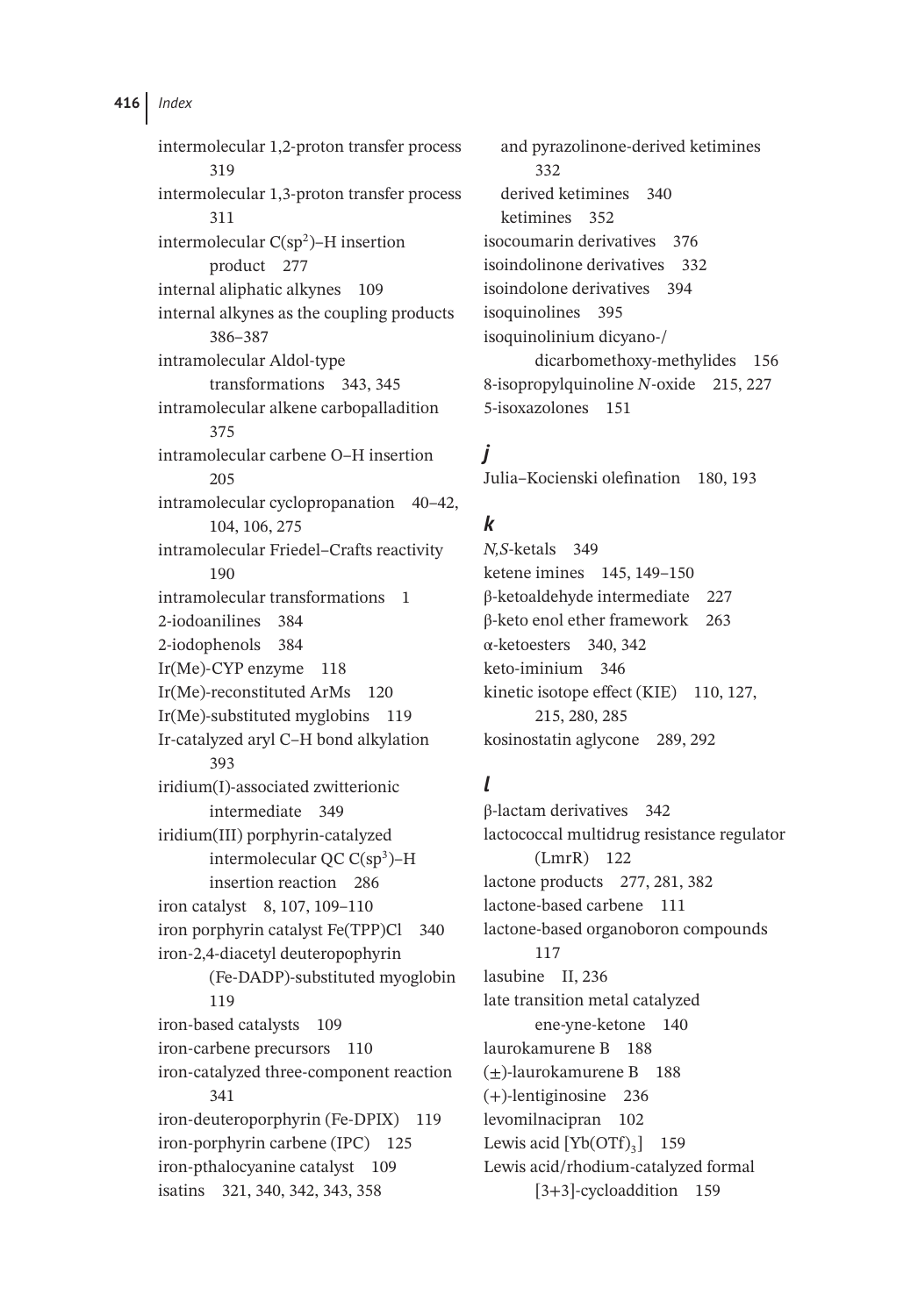Lewis acidic copper(II) triflate 151 Lewis acids 159, 199, 243, 250, 338, 342 Lewis-acid-bonded ylide pathway 308–309 (+)-lyngbic acid 110

#### *m*

Mannich reaction 95 Mannich-type interception ammonium ylide 327 oxonium ylide 328–339 zwitterionic intermediates 339–340 Me-DalPhos 208 Me<sub>4</sub>NSCF<sub>2</sub> 387 6-membered cyclic ether 261 7-membered nitrilium intermediate 212 mesitylene 171, 181, 184, 185 α-mesyloxy ketones 212 metal-bonded ylide 302, 303 metal carbene cycloaddition reactions [3+1]-cycloaddition 142–145 [3+2]-cycloaddition 145–152 [3+3]-cycloaddition of enoldiazo compounds 152–160 [3+4]-cycloaddition 160–161 [3+5]-cycloaddition 161–162 "metal carbene radical" intermediates 286 metal carbenes 1, 325 alkenyl cyclopropanations 184–185 alternative precursors 193 aryl cyclopropanations 183–184 decarbenation 170–171 decarbenations based on the release of alkenes 193–195 insertion reactions 190–192 intramolecular Friedel–Crafts reactivity 190 metal-catalyzed decarbenations 175–181 oxidation reactions 192–193 reactions with furans 185–186 reactivity and generation of 169–171 retro-cyclopropanation reactions 171–175

species 371 metal–carbenoids 299–323 metal-catalyzed decarbenation 169–196 metal-free ylide intermediate 343 "metalloalkyl radicals" 286 metallo-enolcarbenes 140, 141, 144, 147, 150 sources 148 (*E*)-metallo-enolcarbene 159 15e-metalloradicals 25 metal-porphyrin-carbene species 99 metal-quinoid carbene (QC) complexes  $C(sp^2)$ –H insertion reactions 275–284  $C(sp<sup>3</sup>)$ –H insertion reactions 284–286 cyclopropanation reactions 273–275 nucleophilic addition and miscellaneous reactions 286–293 metallo-vinyl carbenes 140, 141, 145, 146, 148, 149, 151, 157, 160, 161 precursors 140 metallo-vinylcarbene/cyclopropene/ vinyldiazo compound connectivity 140 metallocarbenes 44, 139, 142, 146, 160 intermediates 3 metalloporphyrin analogs 98 metalloradical catalysis (MRC) 25–60 metalloradicals 25, 139 methane 8, 14–19, 22, 84, 99 methanesulfonyloxymethyl ketones 212 methanofullerene derivatives 172 *p*-methoxybenzyl methyl ether 110 methyl phenyldiazoacetate 327 methylated carbene precursors 180 2-methyl-5-bromopyridine byproduct 205 1-methylcyclohexene 286 3-methylcyclohexene 286 methylene iminium ions 340 methylenecyclopropanes 187 *N*<sub>δ</sub>-methylhistidine 127 *N*-methylindole nucleophiles 145 8-methylquinoline *N*-oxide 204, 208, 214, 220, 224, 285, 383 8-methylquinolines 285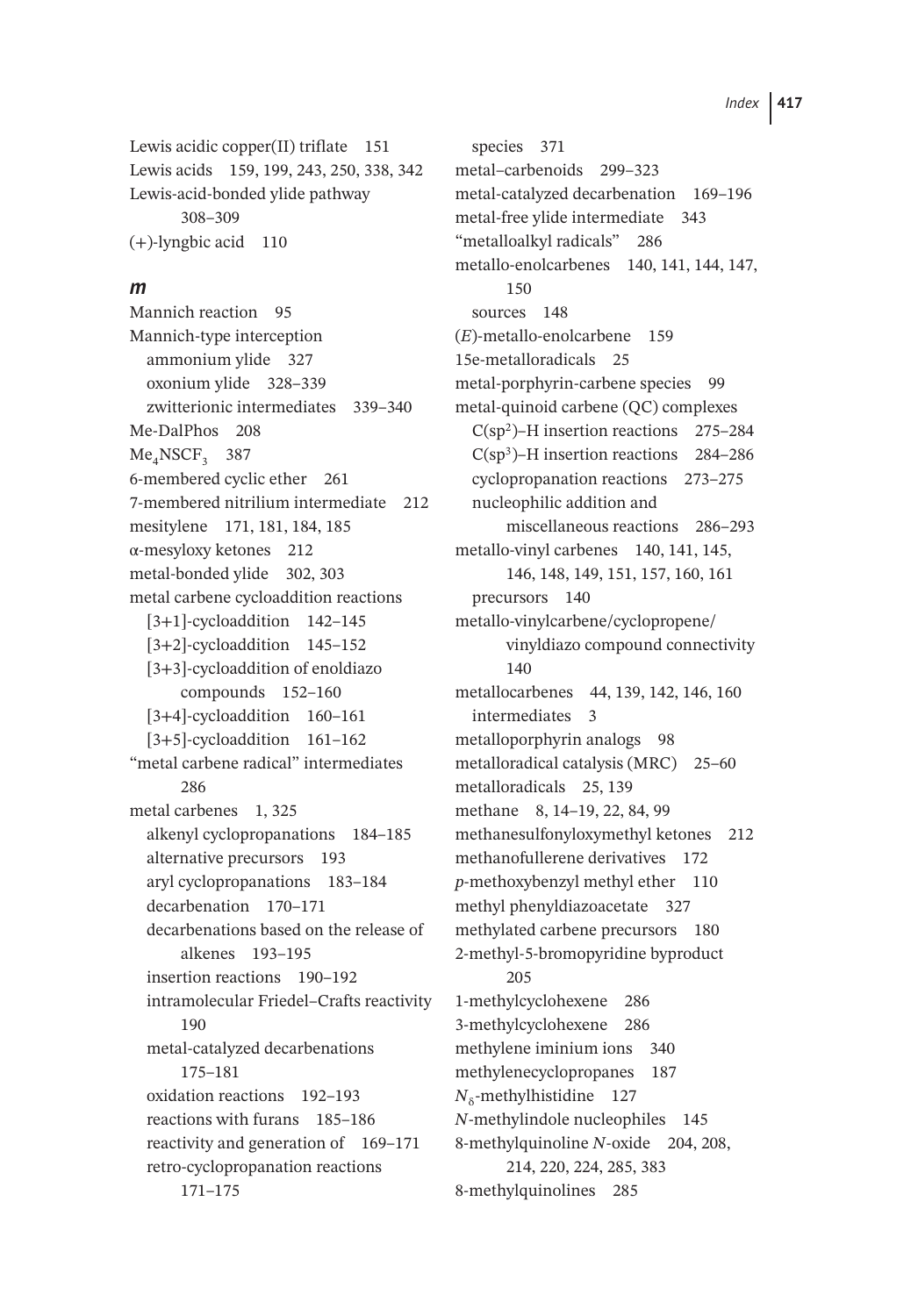*N*-methyl tetrahydroquinoline 110 Michael-type interception ammonium ylide 345–346 oxonium ylide 346–348 zwitterionic intermediate 348–349 *M*<sub>n</sub> polymers 245–246  $[Mo(CO)<sub>6</sub>]$  274 molybdenum-based catalytic system 193 mono and bicyclic chiral guanidines 301 Mor-DalPhos 208, 212, 215, 220 Morita-Baylis-Hillman (MBH) carbonates 349 morpholine 113 multi-component reactions (MCRs) 325–327, 358, 362, 364 multi-substituted allenes 385–386 multi-substituted dienes 375, 380 multi-substituted phenols 291 multi-substituted pyrrolidines 355 multifarious chiral catalysts systems 302 multifunctionalized 5-isoxazolones 151 multiple site targeting 102 myoglobin (Mb) 96, 106, 112 myriad oxidative chemistry 96

## *n*

NaBPh<sub>4</sub> [(cod)PdCl(Cl-nq)/borate system] 254  $NaBPh_4$  [(nq)<sub>2</sub>Pd/borate system] polymerized diazoacetates 251 naphthalene 171, 174–175, 193–194, 288 derivatives 396 1,2-naphthalenediol 285 1,2-naphthalenediol derivatives 287 1,2-naphthalenediol diacetates 288 1,2-naphthalenediol monoacetates 287 naphthoquinone (nq) 251 -ligated zero valent Pd complex 245 *p*-naphthoquinones 292 7-naphthyl-1,3,5-cycloheptatriene 187 α-naphthyl esters 289 natural alkaloid  $(\pm)$ -gliocladin C 358 natural fatty acid lactobacillic acid 185

natural products 40, 44, 110, 118, 181, 188, 195, 231, 238, 277, 289, 323, 358–362 navenones 193 Nazarov-type cyclization 212 N–H bond insertion reaction chiral amino thioureas 73–74 chiral Cu catalysts 68–70 chiral Pd catalysts 70 chiral phosphoric acids 72–73 chiral proton-transfer shuttle catalysts 72 enzymes 72 (NHC)Pd(nq)/borate-initiated polymerization 245–246 (NHC)Pd(nq)/borate system 245–246, 253 *N*-heterocyclic carbene (NHC) 8, 90, 117, 221, 245–246, 253 stabilized borane 117 N–H insertion process 315  $Ni(BF_4)_2/L_2-Pi(O^iBu)_2$  312  $Ni(II)/L_2-PiPr_2$  complex 308–310  $NiBr<sub>2</sub>-/CoBr<sub>2</sub>-catalyzed C2-alkylation$ 392 β-nitroacrylates 345–346 2-nitrobenzaldehyde 340–341 nitroenynes 349 nitrones 150–155, 158, 160, 204, 271, 284, 291, 336, 338 nitrosoarenes 151–152, 271, 291, 353 non-acceptor diazo compounds 170 non-acceptor rhodium(II) carbenes 180 non-acceptor vinyl rhodium(II) carbenes 189 non-arene-fused 1,6-diynes 226 non-conjugated dienes 243 non-diazo carbene precursors 336, 343, 364 non-directing-group-assisted C–H functionalizations 391–392 non-heme protein scaffolds 118, 124 non-porphyrin organometallic moieties 118 norbornene (NBE) 380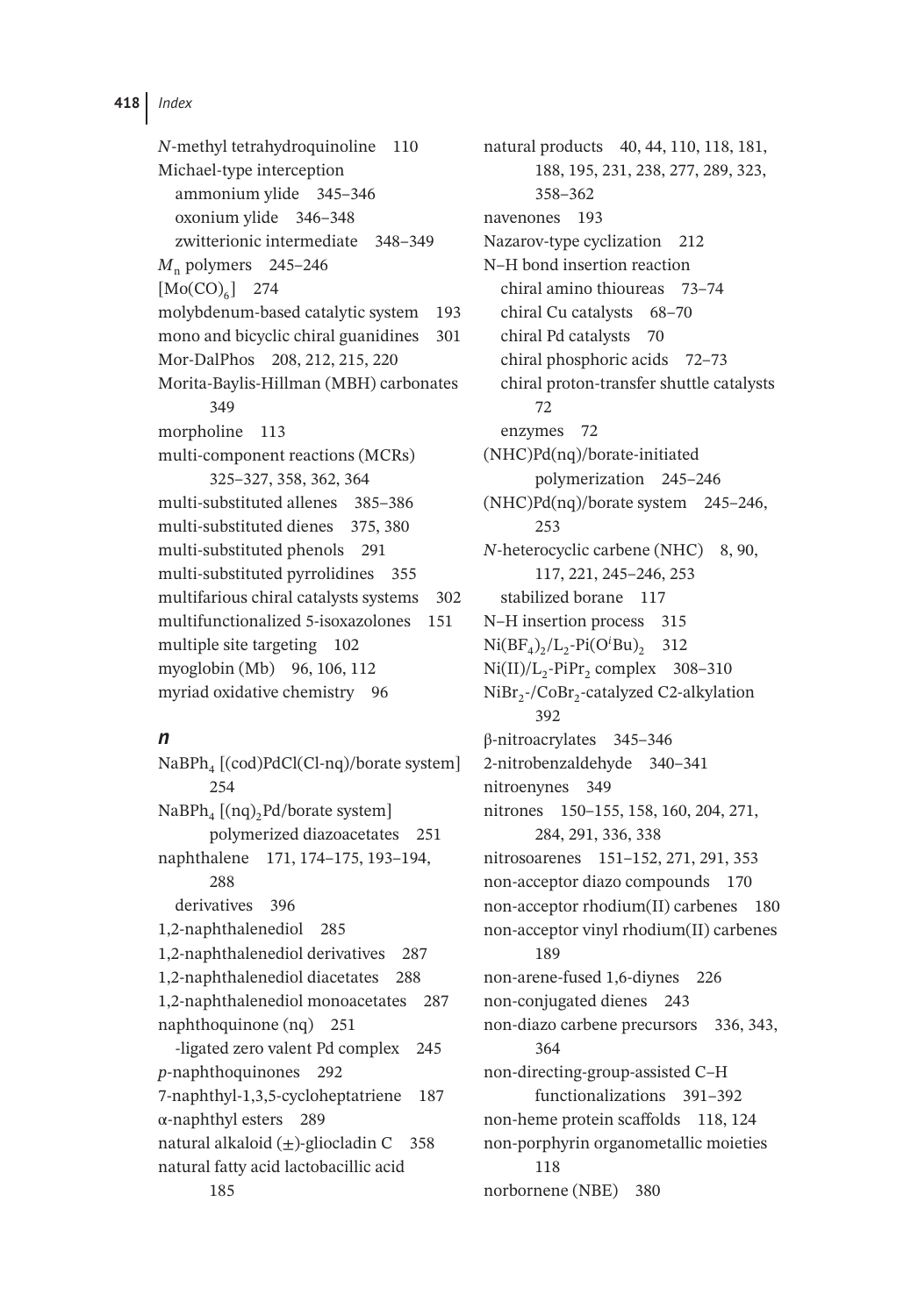norcaradiene 150 intermediate 224 tautomer 171  $(nq)$ <sub>2</sub>Pd/borate-and (cod)PdCl(Cl-nq)/borate-initiated polymerization 251  $(nq)$ <sub>2</sub>Pd/borate-initiated polymerization 253  $(nq)$ <sub>2</sub>Pd/borate system 253 nucleophiles 373, 379 functionalization, catalytic cycle 2 nucleophilic addition and miscellaneous reactions 286–293 nucleophilic metal carbenes 139

### *o*

O–H insertion product 342 O–H bond insertion reaction 74 chiral Au catalysts 78 chiral Cu catalysts 74–76 chiral Fe catalysts 76–77 chiral Pd catalysts 77 chiral phosphoric acids 79–80 CPTS catalysts 78–79 olefin cyclopropanation 26, 27, 29, 32, 34, 35, 37, 39, 102, 104, 128 oligo(oxyethylene)-containing polymers 256–257 one-pot formal [3+3]-cycloaddition 159 open shell singlet (OSS) 126, 127 Oppolzer's camphor sultam auxiliary and Cu(I) catalyst 303 optically active β-amino-α-hydroxyl acid derivatives 358 optically active 3,3′ -bisindoles 358 optically active α-hydroxyl-β-amino acids 332 optically active selenides 309 optically active sulfur-containing molecules 302 organoboronic acids 373, 383 organocatalysts 300 organocopper species 353, 385, 387 organocopper(I) species 387

organometallic species 176, 371, 394 organostannanyl reagents 389 ortho-alkenyl phenol products 393 osmium vinylidenes 195 oxa-π-allylrhodium complex 388 oxacyclic ketone products 205 1,3-oxazin-4-ones 151 oxetan-3-one 213 oxetane 288 oxidation reactions 192–193 oxidative 1,5-enyne cyclopropanation 220 oxidative addition 254, 371, 372, 375, 378, 379, 382, 383 oxidative gold catalysis 199, 201, 202, 204, 215, 218, 227 oxidative transmetalation 245, 253 *N*-oxides as nucleophilic oxidants 202–237 oximes 393, 395, 396 oxindole-derived α-alkoxy-β-amino acids 332 oxindoles 342, 348, 353, 362 oxiranes 159 α-oxo gold carbene (T) 199, 201, 205, 208 intermediates 199, 205, 215, 236 regioisomer 231 4-(2-oxoindolin-3-yl)-1,4-dihydropyridines 349 oxonium ylide 288 Aldol-type interception 342 Mannich-type interception 328 Michael-type interception 345–349 oxonium ylide species 287 oxyethylene-containing poly(alkoxycarbonylmethylene)s 256 oxygen-binding heme protein 106

#### *p*

"paddlewheel" dirhodium compounds 151 palladacycle 375, 376, 382 palladacycle species 376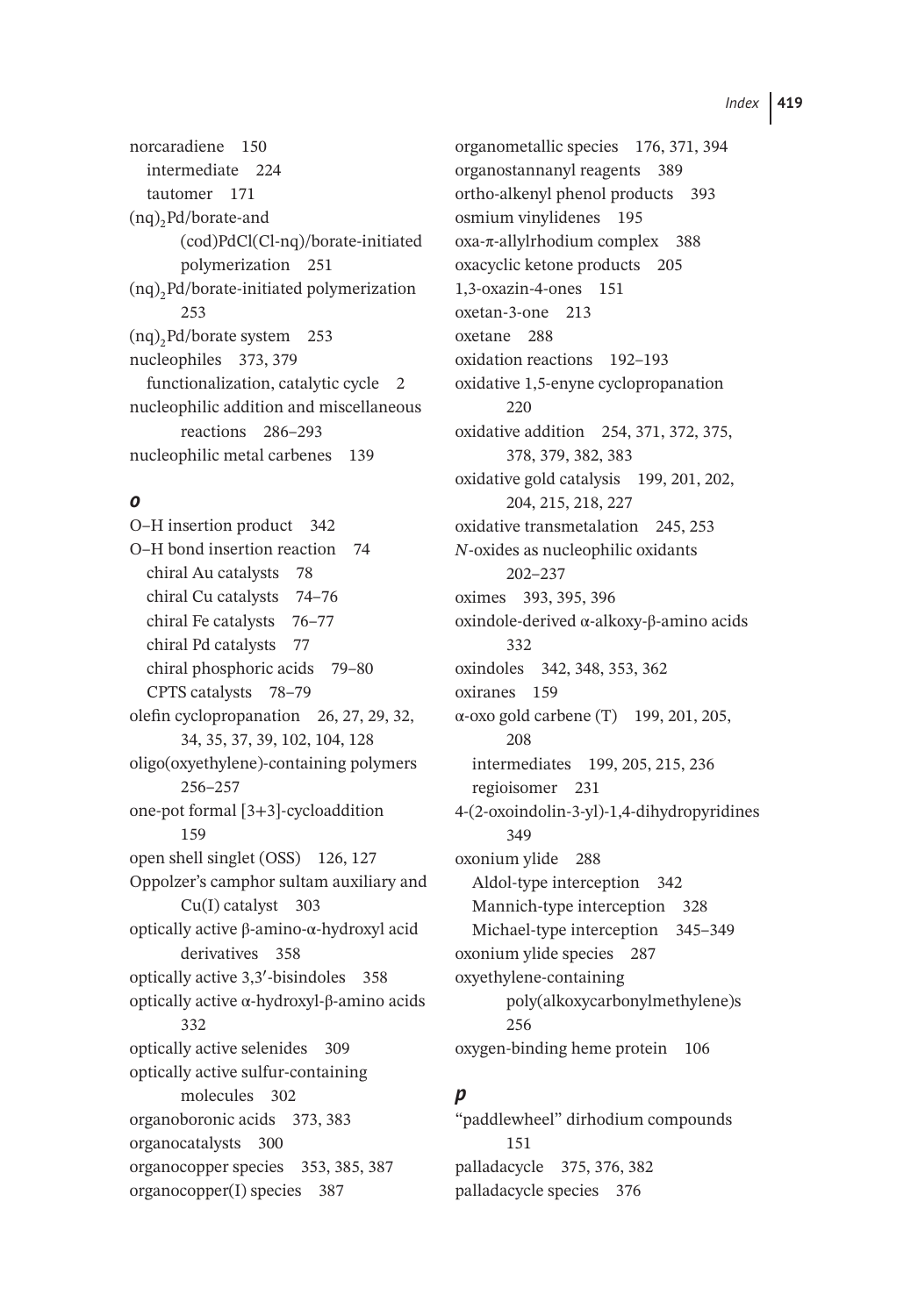palladium catalysis 157 palladium(II)/chiral phosphoric acid catalyzed three-component reaction 345 palladium-catalyzed carbene cross-coupling reactions *N*-tosylhydrazones 377–382 diazo compounds 372–377 non-diazo compounds 382–385 palladium-catalyzed cascade cross-coupling reactions 374–377, 380–382 palladium/phosphoric acid (PA\*) complex 346 P411<sub>BM3</sub>-CIS 101, 105, 106 P411-catalyzed cyclopropanation 99–101  $Pd_2(dba)_3(CHCl_3)$  254 Pd(0) complex 253, 254, 315 Pd(II)-catalyzed QC reaction 288  $Pd(OAc)$ , 172, 287, 288, 291 Pd(OAc)<sub>2</sub>-catalyzed intermolecular QC O–H insertion 287 Pd-based initiating systems 244 Pd-carbene 247, 318, 373–375, 378–385 Pd-carbene migratory insertion 378–381 Pd-catalyzed  $C(sp^3)$ –H bond activation 375 Pd-catalyzed carbene coupling reactions 378 Pd-catalyzed Si–H bond carbene insertions 379 PdCl<sub>2</sub>-based initiating system 244 PdCl<sub>2</sub>-based system 245 PdCl<sub>2</sub>-initiated polymerization 244–245 of diazoketones 245 pentafluoro diazopropane 110  $P450<sub>BM3</sub>$  enzymes 102 P450 enzymology 99 peroxidase YfeX and P411s 112 Ph<sub>3</sub>PAuNTf<sub>2</sub> 227 phenanthrene 193 derivatives 172 9,10-phenanthrenedioxyacetals 288 1,10-phenanthroline 392

*N*-phenoxyacetamides 393–395 phenoxyethynes 338 α-phenoxy ketones 344 2-F-phenyl and  $2,6$ -F<sub>2</sub>-phenyl diazoacetates 258 1-phenylbutyne 109 4-phenylbutyne 107 phenyldiazoacetate 327, 340, 341 phenylhydrazones 156 *N*-phenylmaleimides 322 (–)-8-phenylmenthol 147 3-phenylpropanoic acid 310 *N*-phenylpropiolamides 218 (*Z*)-4-phenyl-substituted enoldiazoacetates 155 *N*-pivaloyloxy benzamides 394–395 phosphazene-containing diazoacetates 249, 250 phosphoramidates 328 phosphorus ylides 144 phthalimide-alanine ligated  $Rh_2(S-PTA)_4$ catalyst 152 phthalimide-amino acid ligands 156 PhWCl<sub>3</sub>-EtAlCl<sub>2</sub> pair 171 pincer-type Ru-and Fe-QC complexes 271 pivalic acid 285 P450 monooxygenase mutants 100 polarized alkenes 145, 149–150 poly(2-hydroxyethyl methacrylate) [poly(2-HEMA)] 255 poly(2-hydroxypropyl acrylate) [poly(2-HPA)] 255 poly( $\beta$ -keto enol ether)s 263 poly(*N*-alkylacrylamide)s 259 poly(*N*-alkylcarbamoylmethylene)s 259 poly(*N*-isopropylacrylamide) 259 poly(alkoxycarbonylmethylene) 244, 251, 254–258 poly(alkyl acrylate)s 254, 256 poly(alkyl methacrylate)s 256 poly(alkylmethylene)s 243 poly(allyloxycarbonylmethylene) 244 poly(arylene vinylene) (PAV) synthesis 265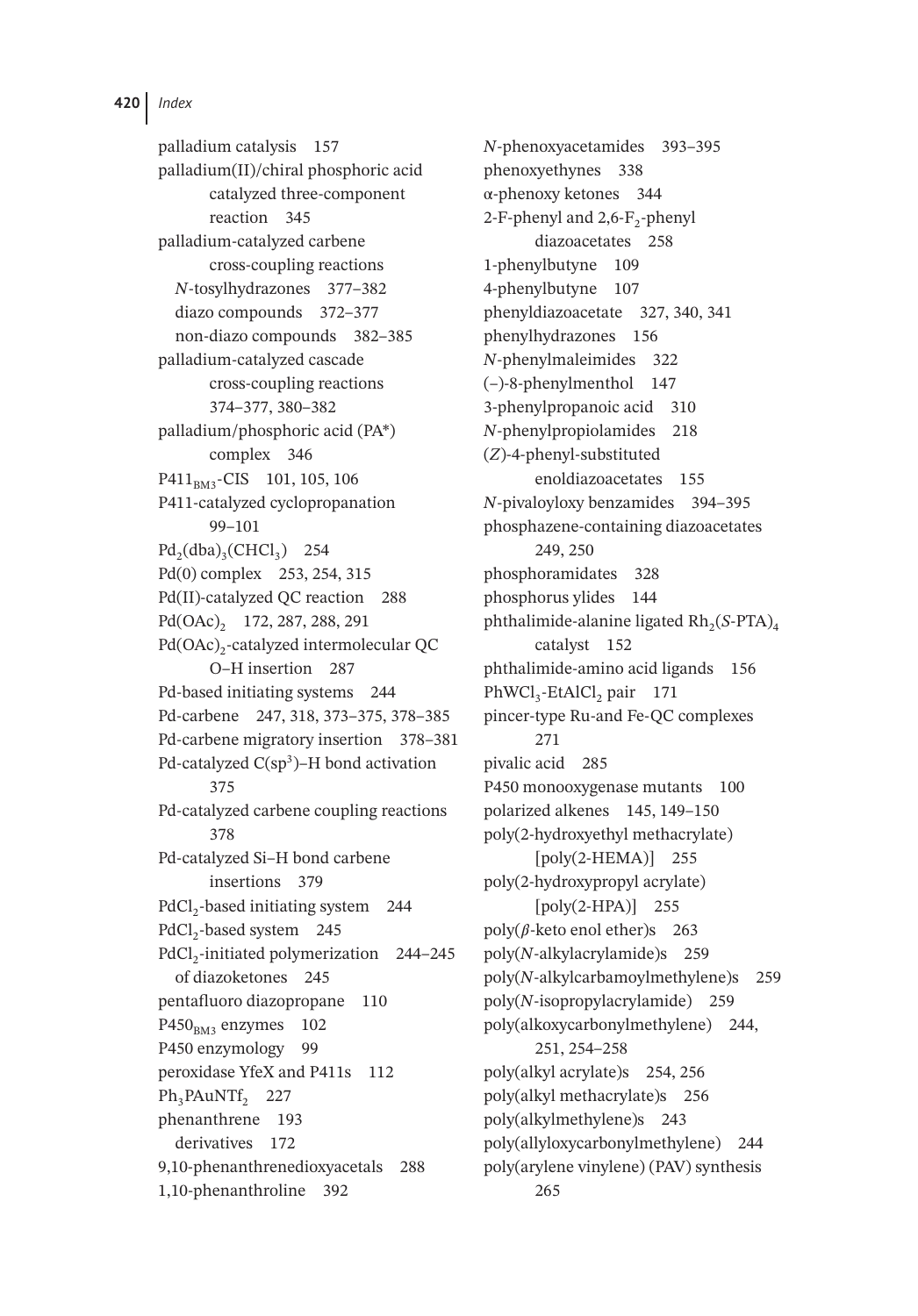poly(arylene-1,1-vinylidene)s (*iso*-PAVs) 378 poly-substituted alkenes 377 poly-substituted indanes 375 polyamines 264 polyfluoroarenes 392 polyfunctionalized furans 56 polyfunctionalized indole derivatives 339 polyhalogenated methane xenobiotics 98–99 polymethylene 243 polysubstituted 1,3-dienes 373 porphycene-modified myoglobin 127 powerful nucleophiles 1 PPh<sub>3</sub>AuNTf<sub>2</sub> 214 pradimicinone 277 primary alkyl groups 245 prolyl oligopeptidase (POP)-based ArM 124 promiscuous P411 enzyme 107 propane 16, 17 propargyl alcohol 287 *tert*-propargyl alcohols 389–390 propargyl aryl ethers 218 propargyl carboxylates 170 propargyl esters 157 propargyl sulfides 292, 303 propargyl-Cu(I) species 386, 387 propargylic alcohol 205 propargylic esters 150, 353 propargylic sulfonamides 213 propiolamides 218, 363 proteins 95–100, 103, 106, 113, 118, 119, 125–128 protic carbamate ammonium ylides 327 1,3-proton transfer process 310–312 proximal ligand 102 P411 variant P4-A82L 110 P411-VAC<sub>cis</sub> 106, 107 P411-VAC*trans* 106 pyrazole 162, 280, 303 pyrazoleamide group 303, 308 pyrazoleamide unit 306, 308 pyrazolone derivatives 332

pyrene-containing diazoacetates 257 pyrene-containing polymers 257–258 pyridine *N*-oxides 204, 395 pyridines 204, 244, 280, 393 *N*-(pyridine-2-yl)-ε-lactams 212 pyridinium ylides 155–157 pyridinium zwitterions 161, 162 pyrido[2,1-*a*]isoindoles 194 pyridotriazoles 336 pyrimidine 280 pyrroles 42, 113, 277, 281, 339 α-pyrrolylbenzylamines 357

## *q*

QC  $C(sp^2)$ –H insertion reactions 275, 277–284 Q-DEAN (Quantitative DEscriptor-based Alkane Nucleophilicity) 18, 22 *o*-QM *via* H-bonding 348 quaternary α,α-diaryl carboxylic esters 388 *p*-and *o*-quinone diazides 275, 278–281, 284, 286, 291–292 quinoid-aromatic tautomerism 272 quinolines 204 diazides 278 *N*-oxide 292 *ortho*-quinone methide (*o*-QM) 346 *p*-quinone products 292

## *r*

radical olefin cyclopropanation 26 radicals 25 rapamycin 358, 361–362 reaction pathways of multi-component reactions 326 reactions with furans 185–186 reactive β-gold vinyl cation intermediate AT 224 reactive Pd-carbene intermediate 318 rearrangement reactions 291, 294, 301–315 recombinational cloning 102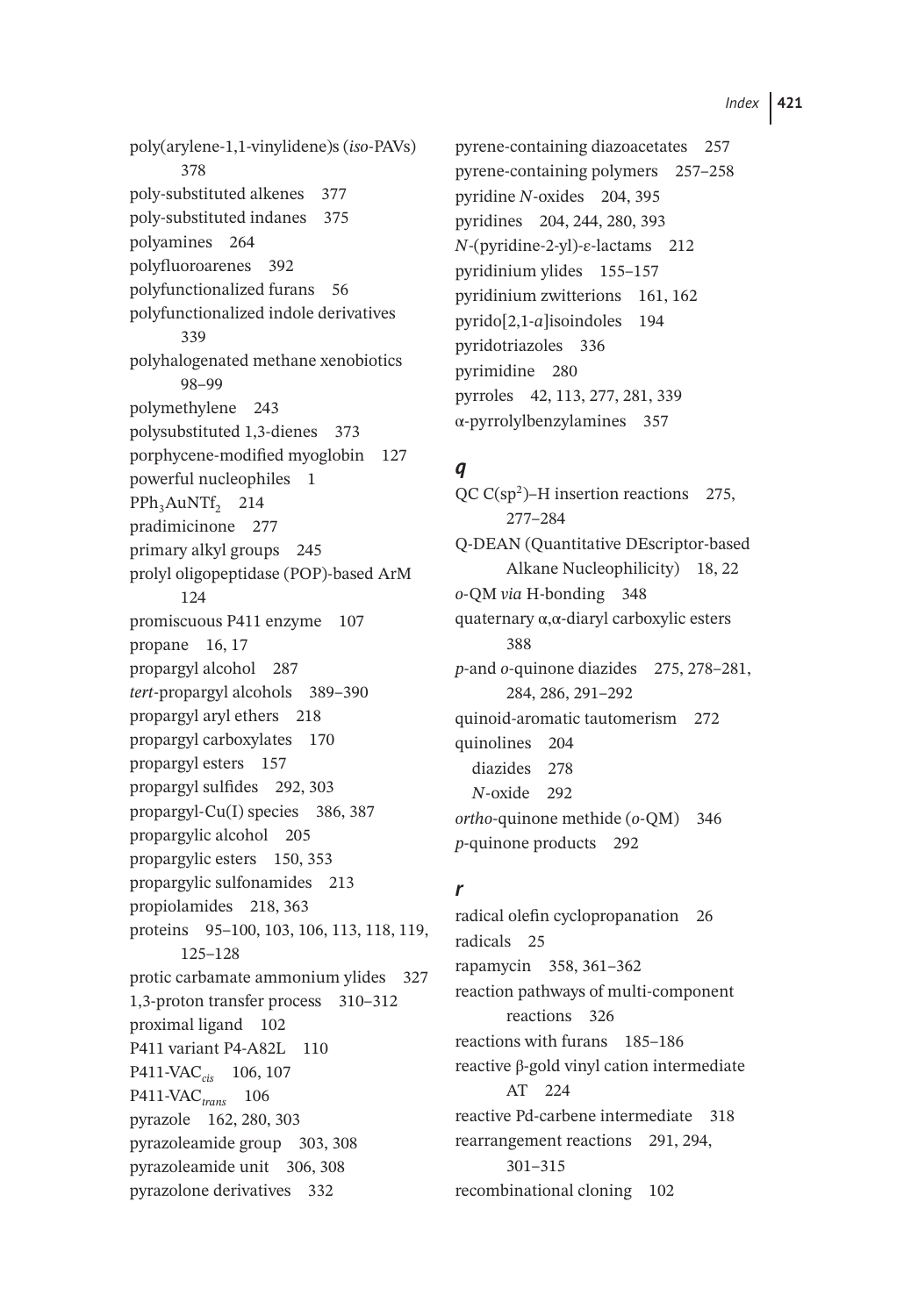regiodivergent copper(I)-and rhodium(II)-catalyzed [3+3] versus [3+2]-cycloadditions 158 regioselective  $C(sp^2)$ –H alkylation of pyrroles 113 regioselective C–H functionalization 280 regioselectivity 8 catalysts 5–6 definition 3–4 remote  $C(sp^3)$ –H functionalizations by carbene/carbenoid intermediates 231–237 retro-Buchner reaction 170–171, 173–177 retro-Buchner/retro-cyclopropanation 170 retro-cyclopropanation reactions 171 decarbenation reactions from gas phase to solution 173 early observations 171–172 gold(I)-catalyzed retro-Buchner reaction 173–175 reversible NaOAc-facilitated *aza*-aldol process 355 reversible water-assisted 1,3-proton transfer process 312  $Rh<sub>2</sub>$ -catalytic systems 43 [Rh<sub>2</sub>(esp)<sub>2</sub>]-catalyzed cyclopropanation reaction 284  $[Rh_2(esp)_2]$ -catalyzed intermolecular cyclopropanation 275  $Rh_2(S\text{-MSP})_4$  147  $Rh<sub>2</sub>(OAc)<sub>4</sub>$  260, 318, 327, 346 catalyzed three-component reaction 363 catalyzed three-component tandem 1,4-conjugate addition-cyclization reaction 355 catalyzed Mannich-type addition 352 catalyzed two component polycondensation 262  $[Rh_2(OAc)_4]$  284, 287  $[Rh<sub>2</sub>(OAc)<sub>4</sub>]$ -catalyzed intramolecular QC  $C(sp<sup>3</sup>)$ -H insertion 285

 $[Rh<sub>2</sub>(OAc)<sub>4</sub>]-catalyzed intramolecular QC$ transfer 275  $[Rh,(OAc)_4]$ -catalyzed QC reaction 288 Rh<sub>2</sub>(OAc)<sub>4</sub>/chiral Brønsted acid co-catalyzed three-component reactions 358  $[Rh<sub>2</sub>(OCOCF<sub>3</sub>)<sub>4</sub>]$  277 Rh2(*S*-PTAD)4 149, 156, 162, 341 Rh2(*S*-PTIL)4 156 Rh2(*S*-PTTL)4 151, 156, 341 Rh(I) precatalysts 281 Rh(I)-associated ammonium ylides 345 Rh(I)-chiral diene complex 85, 341 Rh(III)-catalyzed asymmetric [4+1] annulation 394 Rh(III)-catalyzed intermolecular QC  $C(sp^3)$ –H insertion 285 Rh-and Ir-catalyzed intermolecular QC  $C(sp^2)$ –H insertion reaction 280, 282 Rh-carbene 394 Rh-carbene species 319, 388–390, 393 Rh-catalyzed intermolecular QC  $C(sp^2)$ –H insertion reaction 277, 279 Rh-catalyzed intermolecular QC  $C(sp<sup>3</sup>)$ –H insertion reaction 286 Rh-catalyzed intermolecular QC cyclopropanation reaction 276 Rh/Chiral Zr-complex Co-catalyzed asymmetric three-component reaction 343  $[Rh(cod), OTf]$  390 rhodacycle 395 rhodacyclic species 393 rhodium acetate 151, 327, 331–332, 341 rhodium porphyrin (TPP)RhI 97 rhodium(II) acetate 142, 155 rhodium(II) octanoate 150–151 rhodium(II) octanoate  $[Rh_2(oct)]_4$ catalyzed [3+2]-cyclization 150 rhodium(II)-catalyzed decarbenation 181 rhodium(II)/chiral Brønsted acid cooperative asymmetric catalytic three-component reaction 341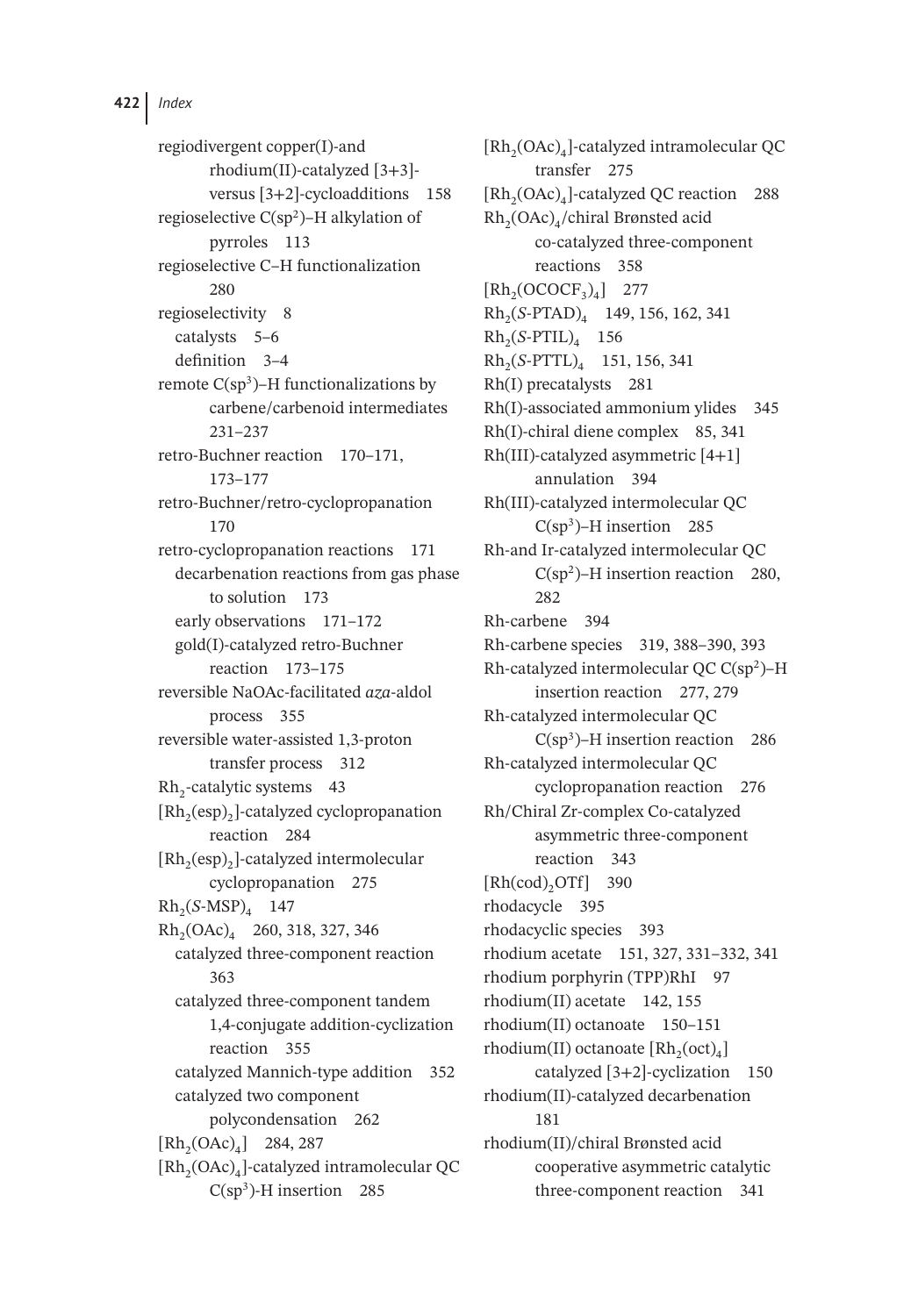rhodium-catalyzed Aldol-and Mannich-type interception reactions 352 rhodium-catalyzed carbene cross-coupling reactions 388–390 rhodium-catalyzed novel *gem*-difunctionalization 353 rhodium-containing organometallic complexes 124 rhodium-enolcarbene 150 rhodium-porphyrin  $[Rh(D_4\text{-}por*)(Me)(MeOH)]$ complex 12 rhodium-vinylcarbenes 145 rhodium/chiral phosphoric acid cooperative catalysis 336, 338 rhodium/piperidine relay catalysis 348 *Rhodothermus marinus* (*Rma*NOD) 106, 107  $[Rh_2(OPiv)_4]$  277  $[Rh<sub>2</sub>)(TFA)<sub>4</sub>$ , vinylogous aldehydes 193 ring-opened THF 247–248, 250, 260–262 ring-opening metathesis polymerization (ROMP) 243 *Rma* cyt *c* 87–88, 114–117 *Rma* cyt *c* borylases 117 *Rma* cyt *c* V75R M100D M103T 117 *Rma* cytochrome *c* variant (*Rma* TDE) 125–127 *Rma*NOD Q52V 107 Ru(II) porphyrin QC complexes 270–271 Ru(II) porphyrins 270, 291 Ru(II)-associated ammonium ylides 355 Ru-catalyzed polymerization 264 Ru/Pd-co-catalyzed asymmetric allylic alkylation 353 ruthenium catalysts 264

# *s*

Sabox ligand 142, 153, 156 salicylaldehyde derived *N*-tosylhydrazones 381 s-*cis* styrylcarbene 146 second-generation cycloheptatrienes 179–181

secondary propargylic alcohols 205, 230 selective carbene transfer processes 26 selectivity, control of 21 Ser-ligated P411 enzymes 102 serine-ligated enzymes 100, 101 seven-membered carbocycles 161 [2,3]-sigmatropic rearrangement 201, 205, 312 of sulfonium ylide 308 process 311 reactions 302 [3,3]-sigmatropic rearrangement 150, 201, 302, 315, 323 S–H bond insertion reaction 80 chiral metal catalysts 80–81 CPTS catalysts 81 enzymes 81–82 Si–H bond insertion reaction 83 chiral Cu catalysts 85–86 chiral metal catalysts 86–87 chiral Rh catalysts 83–85 enzymes 87–88 Si–H insertion 110, 114, 115, 117, 119, 126, 127, 192 silane-containing naphthyl bromides 380, 381 2-siloxy-substituted cyclobutene-1-carboxylate 142 silver(I) salts 142 silyl-protected enoldiazoacetates 142, 144, 159 silyl-protected metallo-enolcarbene 141 silyl-protected monomers 256 silylketenes 231, 234 single component polycondensation of bis(diazocarbonyl) compound to afford poly(arylene vinylene)s (PAV) 265–266 of bis(diazocarbonyl) compound to afford unsaturated polyesters 264–265 six-membered β-phenylnaphthalene lactone products 277 Sommelet–Hauser reaction 310–314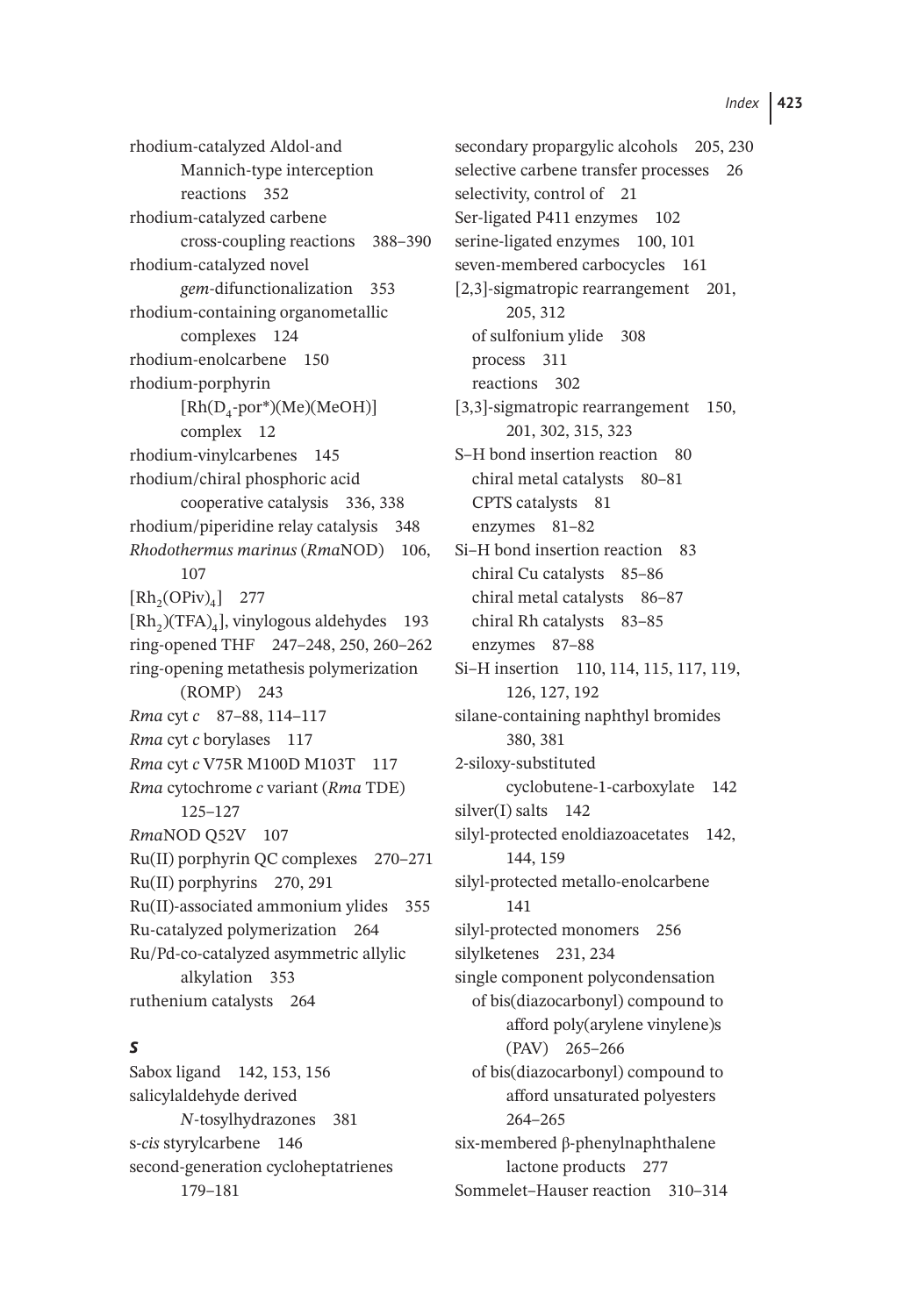sperm whale myoglobin 81, 106 *spiro*-lactones 106 spiro-oxoindole products 375 spirochroman-3,3-oxindoles 348 spirocyclic cyclopropyl ethers 185 stereoelectronic biases 231 α-stereogenic center 111 stereogenic quaternary carbon center 346 stereoselective cyclopropanation 28, 29, 36 stereoselective Doyle–Kirmse reaction 303, 305 sterically bulky cyclotriphosphazene-containing ester groups 250 sterically hindered Me<sub>4</sub><sup>*t*</sup>BuPhos 215, 218 sterically unhindered pyridine *N*-oxides 204 Stevens rearrangement 310–312 strained *trans*-fused dihydrofuranone 205 strained D-A cyclobutenes 144 s-*trans* metallo-vinyl carbene 146 s-*trans* styrylcarbene 146 structural studies of carbene intermediates in heme proteins 125–128 structure-activity relationships (SARs) 325, 362 styrene 26–30, 32, 35, 38, 39, 97, 100, 101, 104, 106, 119, 122, 124, 125, 127, 128, 178, 179, 183, 372 styryl diazoacetates 140 styryl-and related vinyldiazoacetates 160 styryldiazoacetates 140, 145, 146, 151 (*Z*)-γ-substituent 146 substituted 3-amino-3 hydroxymethyloxindoles 363 *ortho*-substituted 7-aryl-1,3,5-cycloheptatrienes 177 *ortho*-substituted aryl gold(I) carbenes 190 substituted benzenes 278

7-substituted cycloheptatrienes 174, 180, 195–196 7-substituted 1,3,5-cycloheptatrienes 170–171, 179, 187, 193 *ortho*-substituted cycloheptatrienes 191 2-substituted/2,6-disubstituted pyridine *N*-oxides 204 β-substituted enoldiazoacetates 146 (*Z*)-4-substituted enoldiazoacetates 158 4-substituted enoldiazoacetates 154, 155, 158 3-substituted indole derivatives 312, 349 4-substituted-1-(methoxymethylene) cyclohexane 150 *ortho*-substituted phenylacetylenes 236 substituted porphyrins 96 substituted prolines 341 (substituted) thiophenols 113 substituted triarylmethanes 378 β-substituted vinyldiazoacetates 149 succinimidyl diazoacetates 31, 34 sulfonamides 213, 328 sulfone 154, 173, 193, 231, 392 sulfone-imidazolium gold(I) carbenoids 173 sulfone-lithium salt 193 sulfonium ylide 302, 303, 306, 308, 309, 311, 312, 349, 352 *N*-sulfonyl aldimines 328 sulfoxides as nucleophilic oxidants 201–202 sulfur ylides 142, 144, 202 sulfur-containing heterocycles 312 symmetric allylic selenide 309 *D*<sub>2</sub>-symmetric chiral porphyrins 29 symmetric diallyl sulfide 303 symmetric diallylic sulfide 308 symmetric diaziridines 158 symmetric thiodiacetates 311 *syn*-and *anti*-α-substituted α,β-diamino acid derivatives 328 syndiotactic hydroxy-containing poly(alkoxycarbonylmethylene)s 256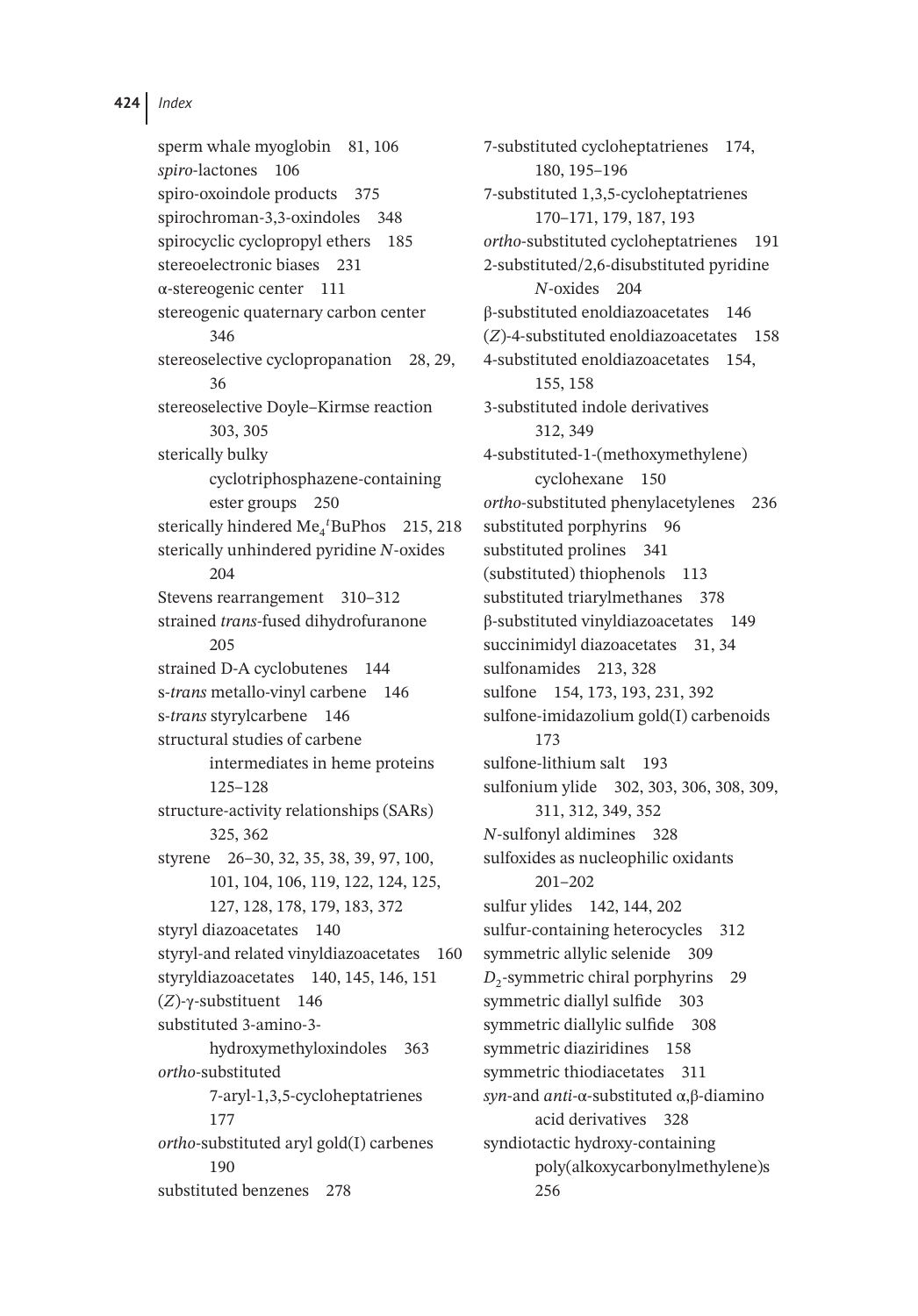synthetic metal-porphyrin carbene chemistry 99 synthetic metal-porphyrins 125

#### *t*

tandem carbene-cycloaddition reactions 141 tandem cyclopropanation/Cope rearrangements 140 L- $(+)$ -tartaric acid 236 tasimelteon 105–106 tautomerization process 311 taxol side chain 358–359 terminal alkynes 321, 352, 379, 385 internal alkynes as the coupling products 386–387 multi-substituted allenes 385–386 terminal diynes 292, 294 terminal olefins 110, 119, 392 tertiary aniline substrates 217 tertiary propargylic alcohols 205, 227 tethered pyridine *N*-oxide 208 tethered sulfoxides 201–202 1,2,3,4-tetra(acetoxy)naphthalene 288 tetraarylborate [(NHC)Pd(nq)/borate system 245 tetrabutylammonium fluoride (TBAF) 155, 289, 358 tetracyclic dihydroquinoline product 214 tetrahydrobenz[*b*]azepin-4-ones 215 tetrahydrofurans 343 tetrahydropyrane 288 tetrasubstituted allenoates 321–322 tetrasubstituted carbon stereocenters 339 thermostable POP protein 124 thio-Claisen rearrangement 312, 315, 316 thioalkynes 215, 217 thiocarbonyl compounds 312 thioindoles 312 thiophene 281, 286 three component polycondensation

bis(diazocarbonyl) compound, enol-form of 1,3-diketone, and THF 263 of bis(diazocarbonyl) compound, dicarboxylic acid, and THF 262 of bis(diazocarbonyl) compound, diol and THF 259–262 ticagrelor 103, 106–107 titanium(IV) alkoxides 343 TMSCF<sub>3</sub> 387 *N*-tosylhydrazones 371, 380, 392 palladium-catalyzed cascade cross-coupling reactions 380–382 reactions with electrophiles 377–379 reactions with nucleophiles 379–380 transition-metal catalyzed C=C bond formation 264 transition-metal catalyzed carbene transformation 243–266 transition-metal-catalyzed C–H bond functionalizations directing-group-assisted C–H bond functionalizations 393–396 non-directing-group-assisted C–H functionalizations 391–392 transition-metal-catalyzed C1 polymerization of diazoacetates π-allylPdCl-based system-initiated polymerization 246–251 fluoroalkyl and fluoroaryl group-containing polymers 258–259 hydroxy group-containing polymers 254–256 (NHC)Pd(nq)/borate-initiated polymerization 245–246  $(nq)$ <sub>2</sub>Pd/borate-and (cod)PdCl(Cl-nq)/borate-initiated polymerization 251–254 oligo(oxyethylene)-containing polymers 256–257 PdCl<sub>2</sub>-initiated polymerization 244–245 polycondensation of bis(diazocarbonyl) compounds 259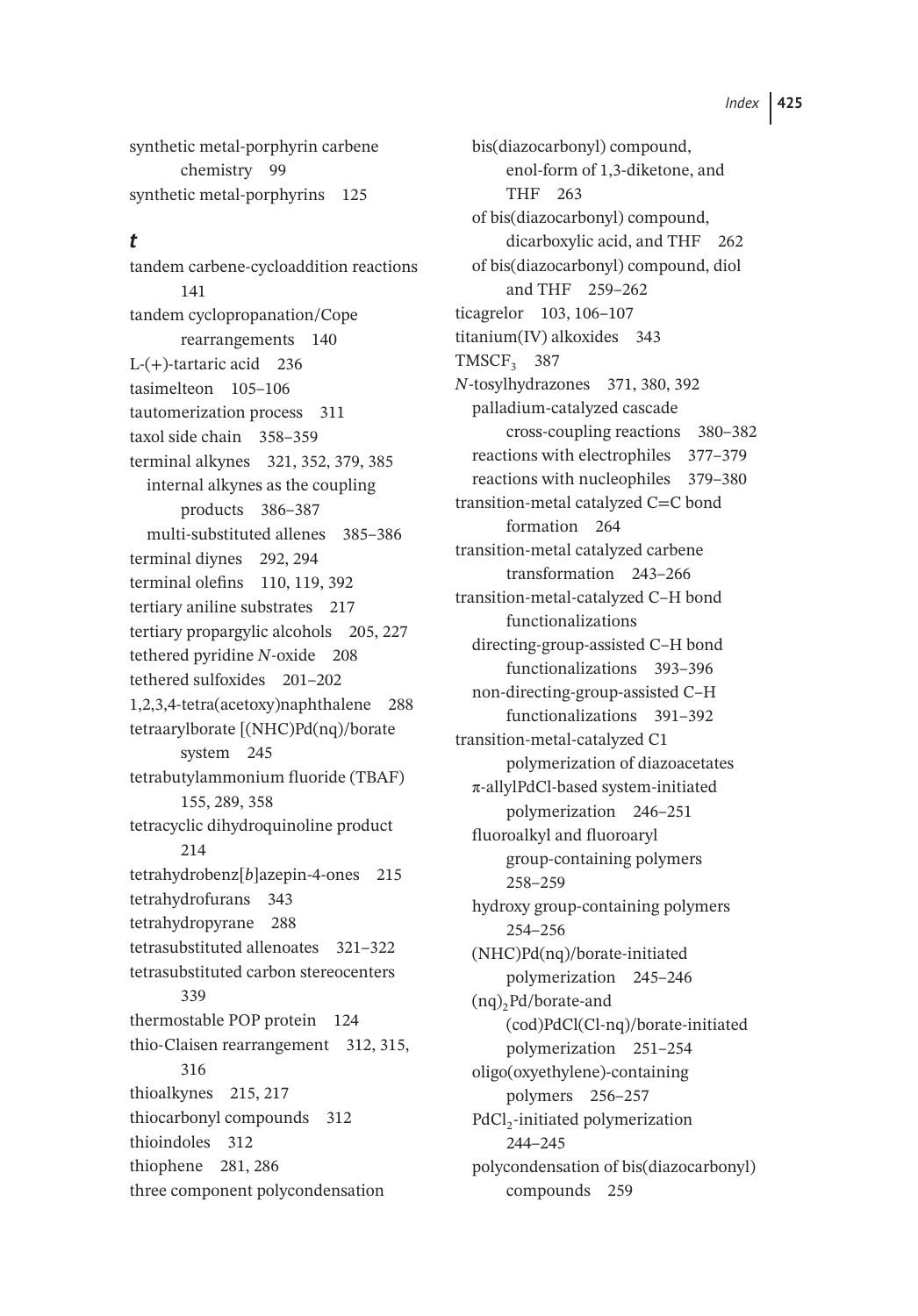transition-metal-catalyzed C1 polymerization of diazoacetates (*contd*.) pyrene-containing polymers 257–258 transition-metal-catalyzed cross-coupling reactions 371 transition-metal-catalyzed X–H bond insertions 67 transmetalation 245, 247, 253, 254, 371, 374, 381, 388–389, 392 tranylcypromine 106 tri-substituted 1,2,3-triazoles 387 trialkyl-silyl ethynes 386 trialkylsilyl substituted terminal alkynes 386 1,3,5-triazines 336 *s*-triazines 160–161 triazole-substituted difluoroalkenes 387 tricyclic 2H-pyran-3(6H)-ones 226 tricyclic azepines 158 triethylamine 244 triethylsilane 374 trifluoromethyl *N*-tosylhydrazones 387–388 trifluoromethyl allyl 303 α-trifluoromethyl-α-phenyl diazomethane 117 trifluoromethyl-or phosphonate-containing diazo compounds 373 trifluoromethyl-or phosphonate-substituted diazo compounds 373 trifluoromethyl-/phosphonate-substituted olefins 373 2-trifluoromethylpyridine *N*-oxide 204 trifluoromethylthio  $(SCF_3)$  functional group 303 trimethyl-subtituted cycloheptatrienes 180 trimethylamine-borane 215 trimethylenemethane 157 trimethylphosphine gold(I) 177 trimethylsilyl cyanide 322 (trimethylsilyl)diazomethane (TMSCHN2) 372, 376

1,3,5-trimethyl-7-styryl-1,3,5 cycloheptatrienes 181–182, 184 1,2,5-triol derivatives 346 1,2,3-triphenylcyclopropane 174 trisubstituted 3,6-dihydro-2\*H*-1,2-oxazines 152 trisubstituted tetrahydroquinoxalines 328 trisubstituted vinyl ethers 149–150 tropylium tetrafluoroborate 180 TsOH 346 two component polycondensation of bis(diazocarbonyl) compound with aromatic diamine 264 η3-type anionic ligand 253

#### *u*

unprotected pyrroles 339 α,β-unsaturated 2-acyl imidazoles 346, 348 α,β-unsaturated aldehydes 192 α,β,γ,δ-unsaturated carbonyl compounds 185 α,β-unsaturated carbonyl compounds 227, 373 unsaturated ketoesters 355 α,β-unsaturated ketones 227 α, β-unsaturated δ-(N-aryl)amino esters 345 β,γ-unsaturated *N*-sulfonylimines 362 β-unsubstituted vinyldiazoacetates 161

#### *v*

vinyl azides 145, 150 3-vinylbenzofurans 380 vinyl boronic acid 373, 382 vinyl chromium(0) carbenes 384 *E*-vinylcyclobutane 390 *cis*-vinylcyclopropane 179 vinyl iodides 376 3-vinylindoles 380 vinyl Pd-carbene 384 vinyl Pd-intermediate 384 vinyl polymerization 244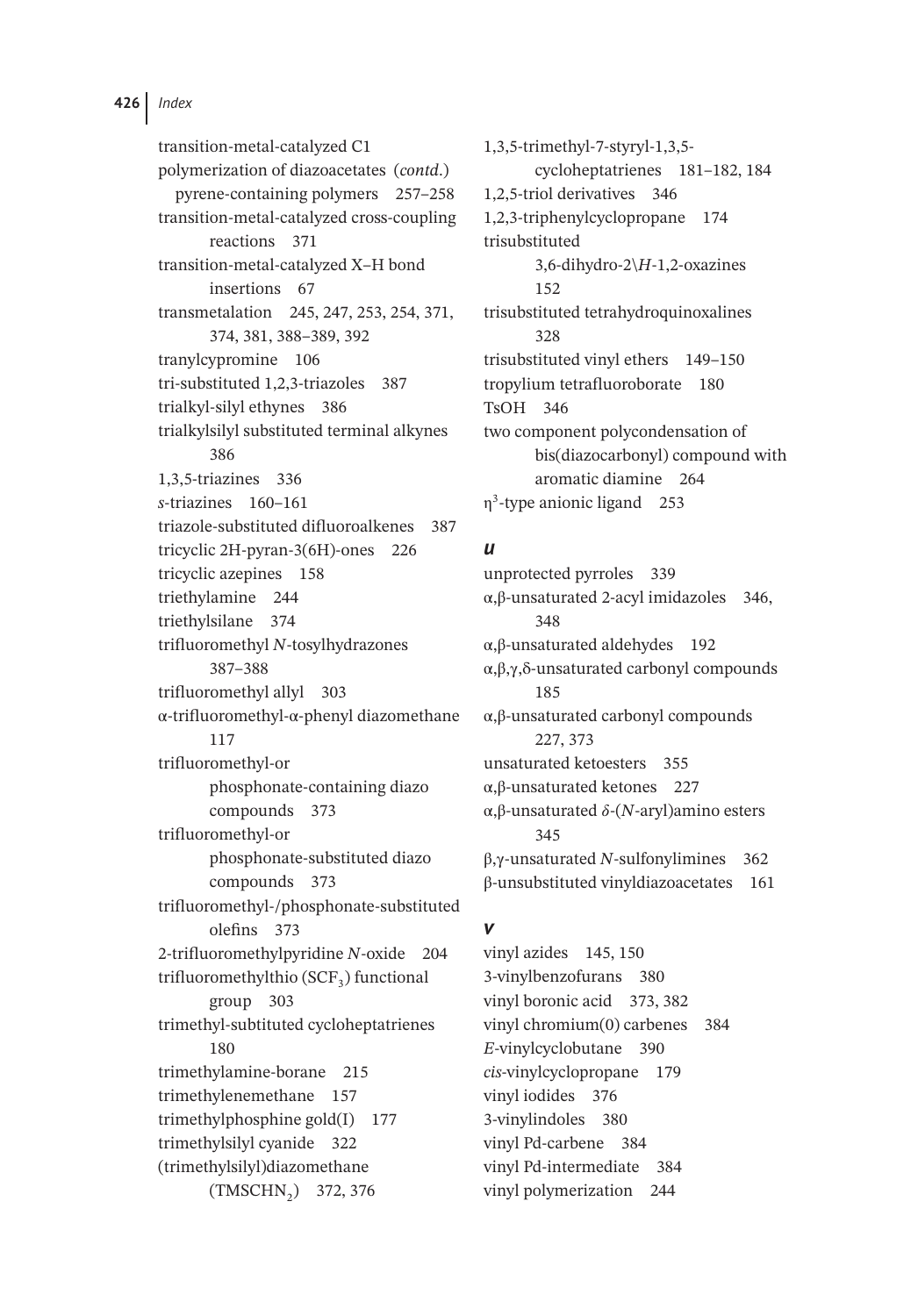vinyl rhodium(II) carbenes 189 vinyl substituted α-diazo pyrazoleamides 308, 310 vinyl-Fischer-type carbenes 147 vinyl-group-containing electrophiles 381 vinyl/styryl carbene precursors 184 vinylazides 149 vinylcyclopropanes 179, 184, 189, 390 products 179 vinyldiazo compounds 140, 142, 152, 159, 160, 162, 163

#### *w*

water-assisted diastereoselective proton transfer process 312 water-involved six-membered chair-like transition state 312 well-defined block copolymer 249

whole-cell catalysis 101 wild-type *Rma* cyt *c* 117 wild-type  $P450<sub>BM3</sub>$  protein 100

### *x*

X–H insertion 113–119, 122, 190, 315, 325

# *y*

ynamide C–C triple bond 221 ynamides 215, 218, 227, 383, 384 ynoates 212 ynones 218, 236

### *z*

zwitterionic intermediates 160 Aldol-type interception 344 Mannich-type interception 339 Michael-type interception 348